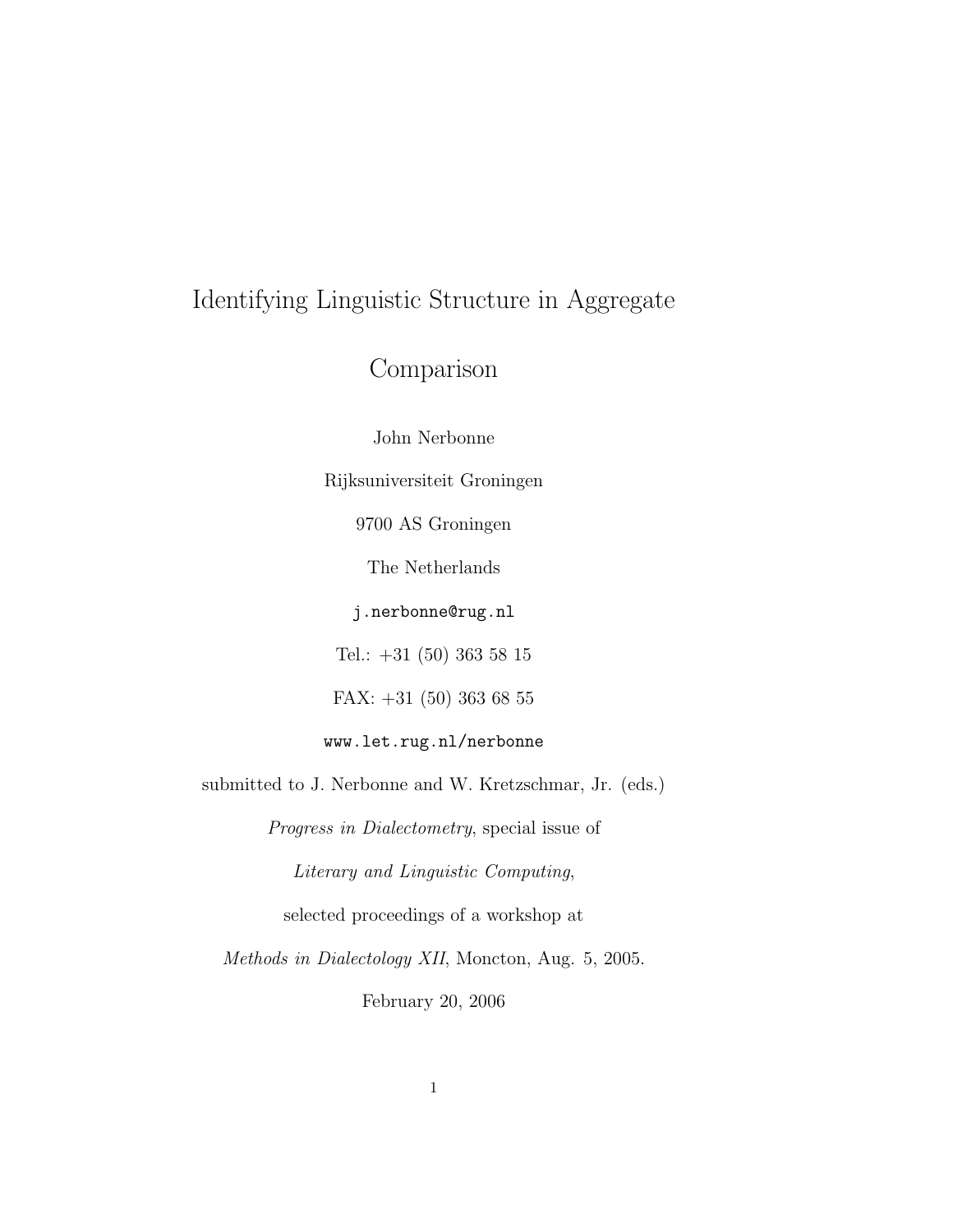#### Abstract

Dialectometric techniques for analyzing variation in the aggregate are maturing rapidly, but there is still little agreement on how to extract linguistic structure from aggregate comparison. The present paper explores one means of comparing aggregate analyses in order to determine linguistically concise restrictions, essentially the use of factor analysis. Using the Southern states data which Guy Lowman collected as part of LAM-SAS, we apply factor analysis to the vowels involved in aggregate analyses in order to determine which alternations in pronunciation tend most to co-occur.

## 1 Introduction

Dialectometric techniques for analyzing variation in the aggregate are maturing rapidly, allowing us to measure linguistic differences at various levels (Heeringa & Nerbonne 2006), and to investigate the relations between language and other culturally and biologically transmitted markers of human affinity (Manni, Heeringa & Nerbonne 2006). Nonetheless there is still too little agreement on how to extract linguistic structure from aggregate comparison. The present paper explores one means of comparing aggregate analyses in order to determine linguistically concise restrictions, essentially the use of factor analysis. Using the Southern states data which Guy Lowman collected as part of the Lingustic Atlas of the Middle and South Atlantic States (LAMSAS), we apply factor analysis to the vowels involved in aggregate analyses in order to determine which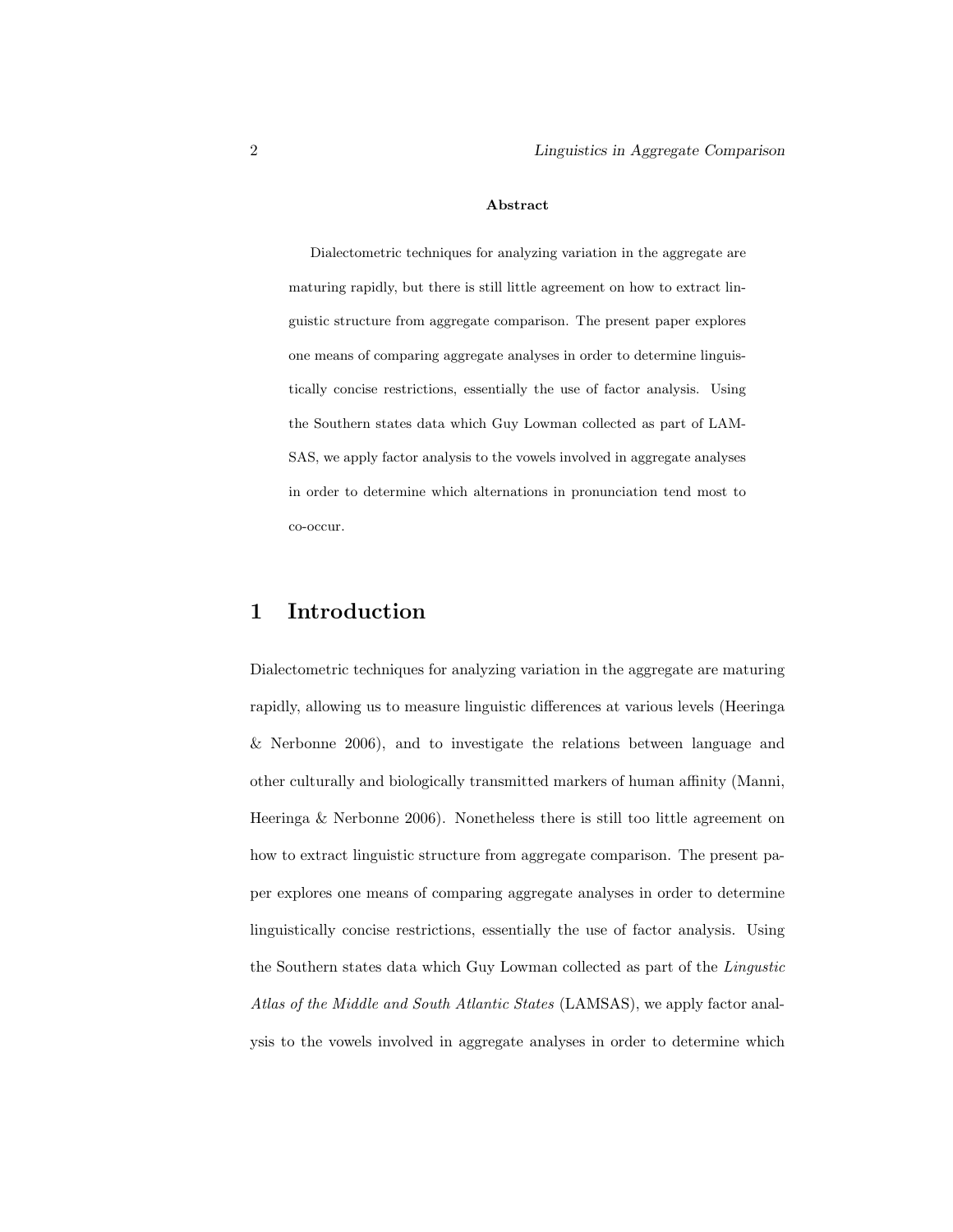alternations in pronunciations tend most to co-occur. The choice of LAMSAS as a testing ground is further motivated by the fact that it has been studied extensively. We may immediately compare our findings to the existing scholarly research.

The following sections explore in succession the motivation for this investigation (2), including earlier related work, the data on which the current study is based (3), the assessment of vowel pronunciation differences (4), the setup of the experiments (5), and the results (6). Finally we offer some conclusions and our views on prospects for such work in the future in a seventh section.

# 2 Motivation

Let us begin by sketching a caricature of dialectometric work on language variation in contrast to other work. Non-dialectometric work on language variation, whether inspired (and instructed) by traditional dialectology, or by sociolinguistic work on variation, aims to identify individual features from all linguistic levels with interesting geographic or social distributions. Traditional dialectologists map the distribution of these features using isoglosses or frequency gradients, and work inspired by sociolinguistics adds to this tests of the significance of frequency differences, most often using logistic regression of the sort found in VARBRULE (Paolillo 2002). A strength of the non-dialectometric work is its clear identification of the distribution of individual linguistic features.

Dialectometric work has arisen partially in response to this tradition, and in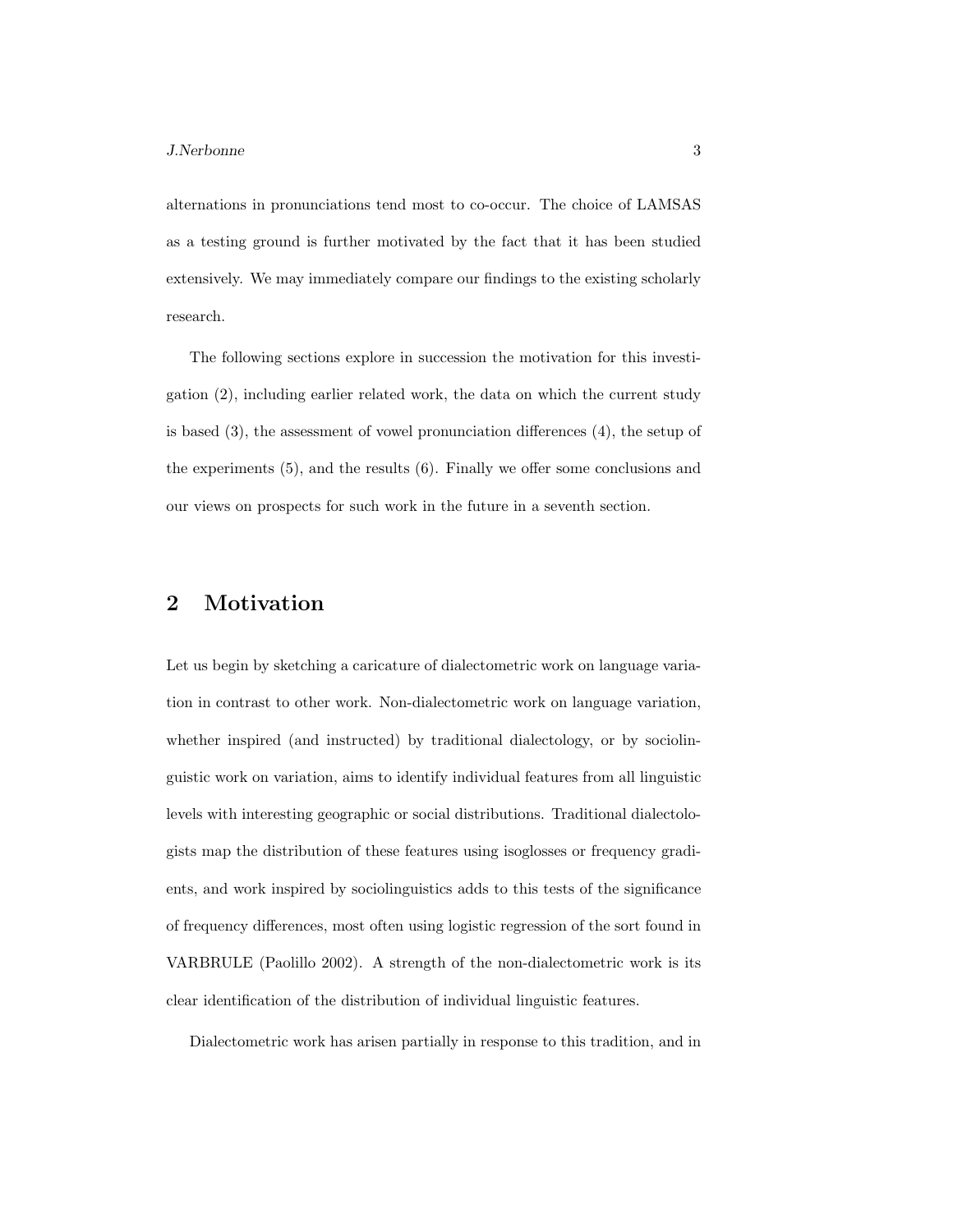particular in response to the criticism that the choice of features studied in the earlier, non-dialectometric work suffered from arbitrariness (Goebl 1982, Goebl 1984, Nerbonne & Kretzschmar 2003). Normally, no criteria are identified as to which features are to be studied for their geographic (or social) distribution, and yet the conclusions depend greatly on their choice. It is a standard remark in all sorts of dialectological work that features seldom, if ever, overlap perfectly, and moreover that even boundaries for single features tend to "vanish" in the face of variability (Chambers & Trudgill 1998,  $[11980]$ , p.104). The improved statistical sophistication of the sociolinguistic work remedies this in part, since it allows the demonstration that features chosen indeed differ significantly, but in the highly multidimensional world of language variation, this is a small consolation: one suspects that any number of features will demonstrate significant association with extralinguistic variables (including geography), and indeed, this is true for all of the features we examine below in more detail.

Dialectometry has therefore focused, not on the distribution of individual features, but rather on the relations between aggregates involving large numbers of features. The idea is that large numbers of variables, even though they will contain a great deal of variation irrelevant to questions of geographic or social conditioning, will nonetheless provide the most accurate picture of the relations among the varieties examined. And dialectometric techniques are eminently successful in assaying these aggregate relations among language varieties, as earlier studies have shown (Goebl 1982, Goebl 1984, Nerbonne & Kretzschmar 2003), and as several of the other contributions to this volume further demonstrate.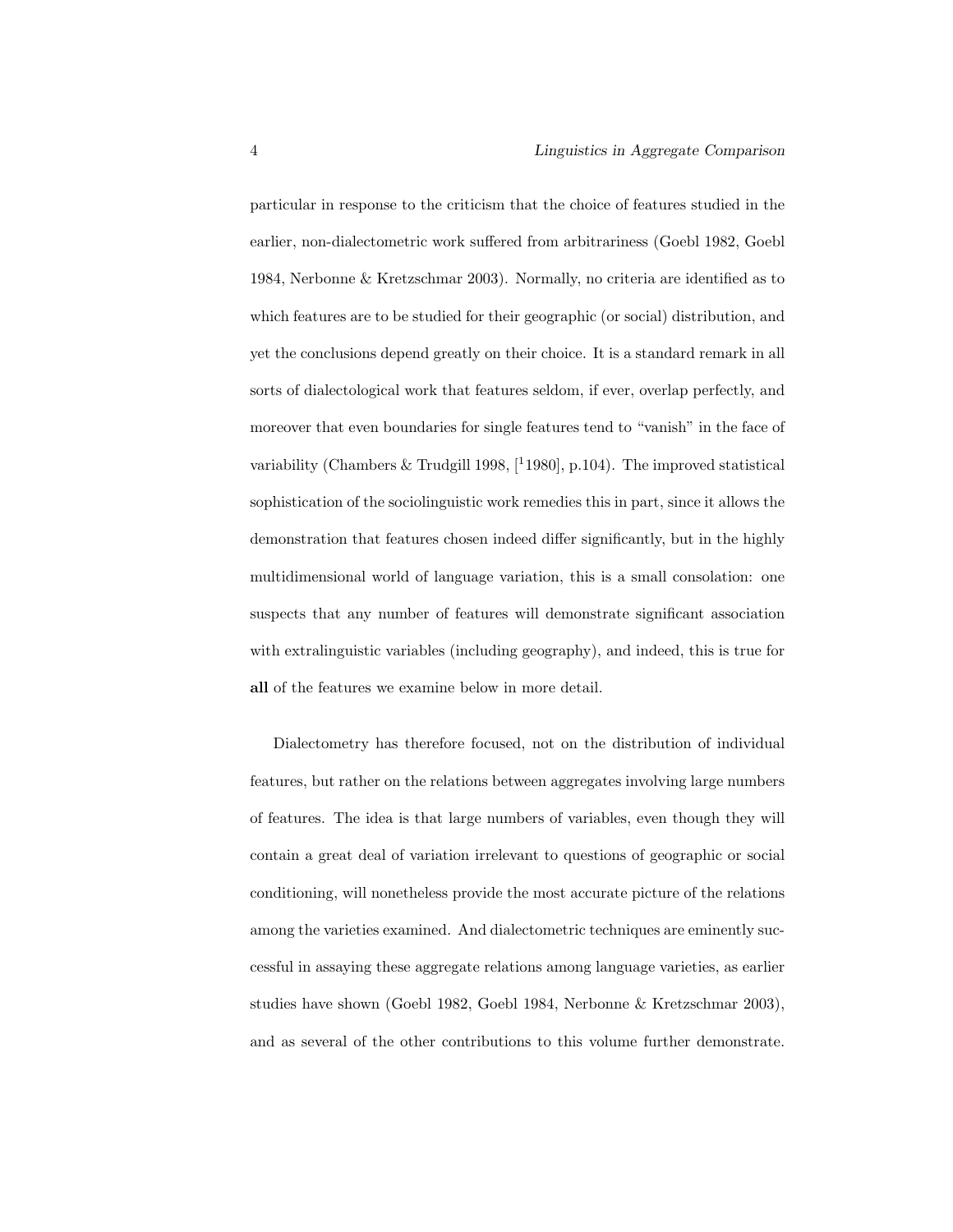#### J.Nerbonne 5

The key to their success is their application to entireties of available data (for example, entire linguistic atlases or the entire collected records of a field worker). By focusing on such aggregates of data, these techniques attempt to undercut the criticism of other dialectological work (above) that it proceeds too rapidly to characterizations, and that it has no way of identifying which linguistic distinctions are most important in distinguishing varieties.

In fact dialectometrical analyses generally make quite minimal linguistic assumption, recording only whether the pronunication of  $\ell/\ell$  in 'pen' was the same in one site as opposed to another. This feature need not be linked to the pronunciation of 'bed', 'lend' or even 'den'. While it is methodically sound not to assume that the same phoneme system will be used from one site to another, still it is clearly interesting to check on whether this is the case, but dialectometry has failed to take this step. The "linguistic structure" mentioned in the title of this paper refers primarily to the structure provided by the phonemic inventory of the language, and we shall be successful if we can provide a link from rather parsimonious perspective of dialectometry to evidence for this level of linguistic structure.

It is the goal of this paper to improve the link between these two traditions, in particular to show how to proceed from the aggregate characterizations of dialectometry to the identification of the linguistic factors repsonsible for the aggregate differences, e.g. the different pronunciations of a single vowel phoneme. If both traditions have contributed to the understanding of linguistic variation, then it should be worthwhile to see what the connections between the two are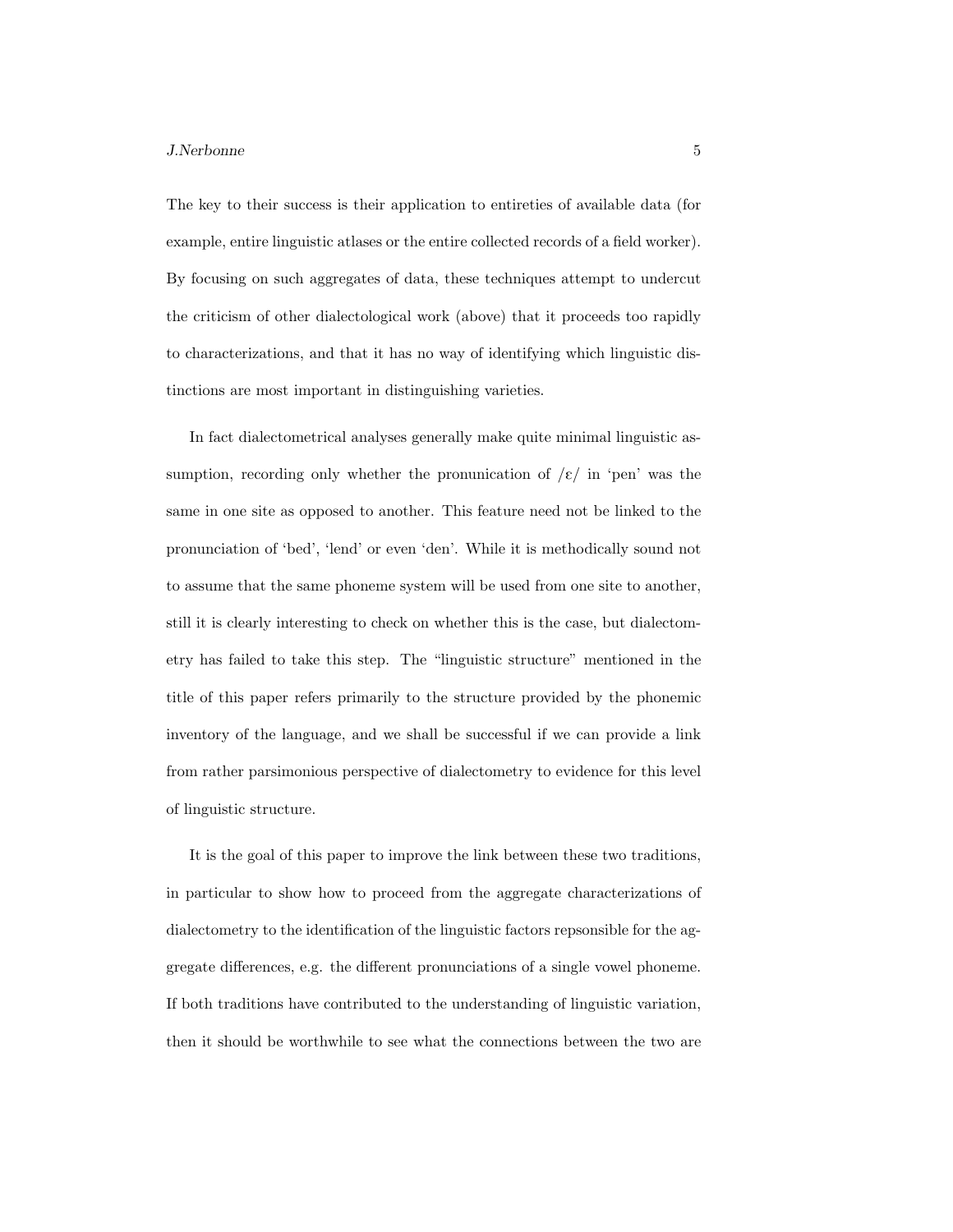like. The current paper is at least somewhat successful in this respect. A further goal will not be realized in this paper, but has perhaps been brought a step closer. Ideally, we would like to say not only that the variation of a single linguistic variable contributes to the signal of geographic or social provenance, the contribution of the single-variable studies, but also how important it is, i.e. how much of the aggregate signal is born by a single linguistic variable. Naturally, this will require a dialectometric approach in order to characterize the aggregate signal.

### 2.1 An Example

We said above that a closer look at linguistic atlases inevitably reveals numerous exceptions to virtually all of the simpler characterizations of dialect differences. Figure 1 shows the mapping of a frequent characterization of the American South, the monophthongal pronunciation of the vowel in night [nat]  $($ the standard pronunciation is diphthongal,  $[$ nant $]$ . If the generality of this feature is much less in the data used here than many linguistic characterizations would have it, let us note that Kurath and McDavid's (1961) summary likewise suggests an imperfect tendency (Map 47).

Even though these features are shibboleths in American English, constantly being exploited by entertainers, their distribution clearly does not distinguish the south, at least not in the LAMSAS data from the 1930s.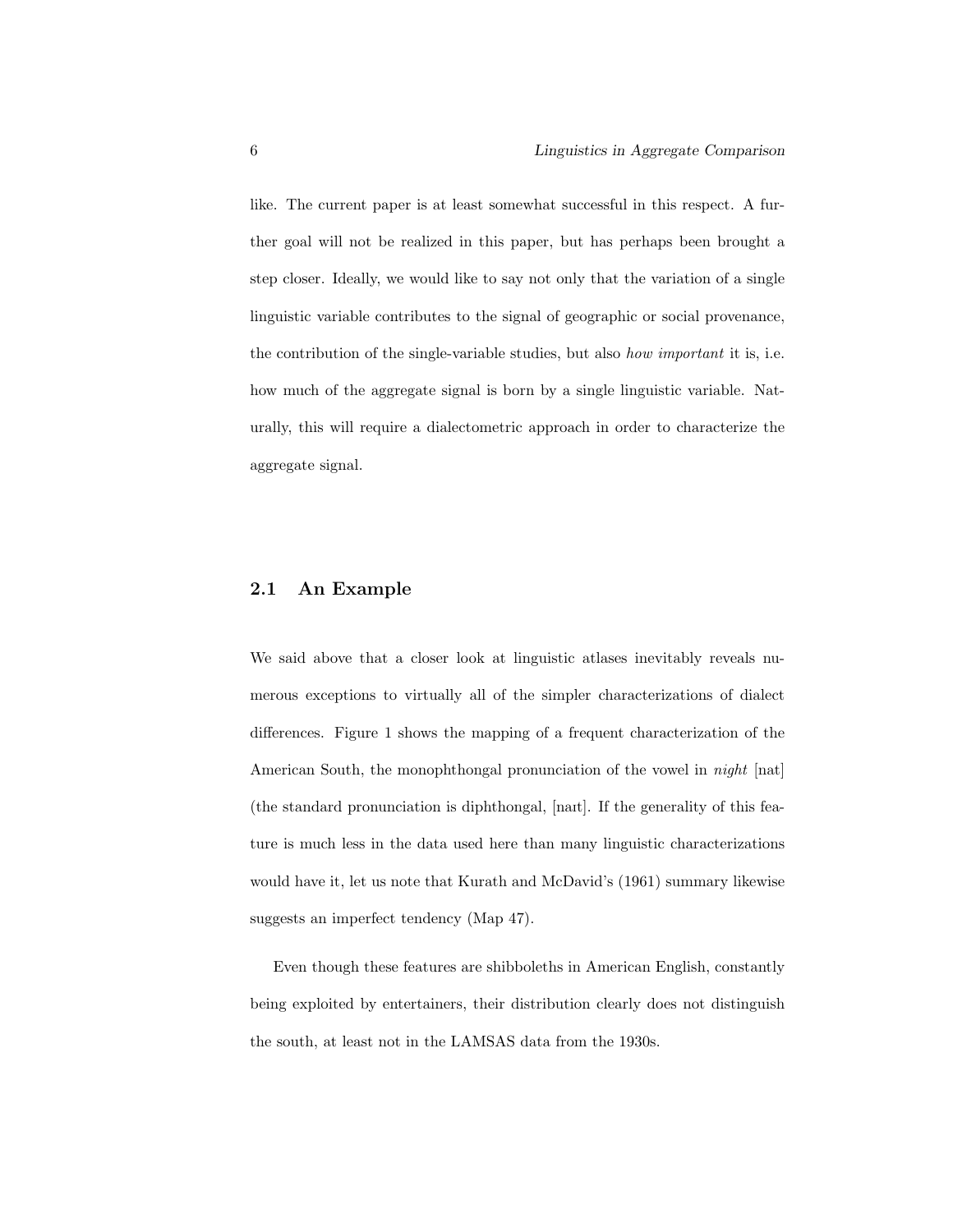

Figure 1: The darker polygons in the map on the left above show how frequently the vowel in night (and similar words) is pronounced [aI], and the light ones where it is pronounced [a]. The dark areas in the map on the right show monophthongal pronunciations of the first vowel in afternoon (and similar words) [æ] as opposed to diphthongal ones  $[\mathbb{R}^3]$ . The idea behind dialectometric aggregation is to sum over all such differences, and this indeed gives a reliable indication of dialect differences. We note in passing that especially the  $[a/a]$  shibboleth does not have the clean distribution in American speech which dialect maps sometimes suggest, at least not in the LAMSAS data from the 1930's.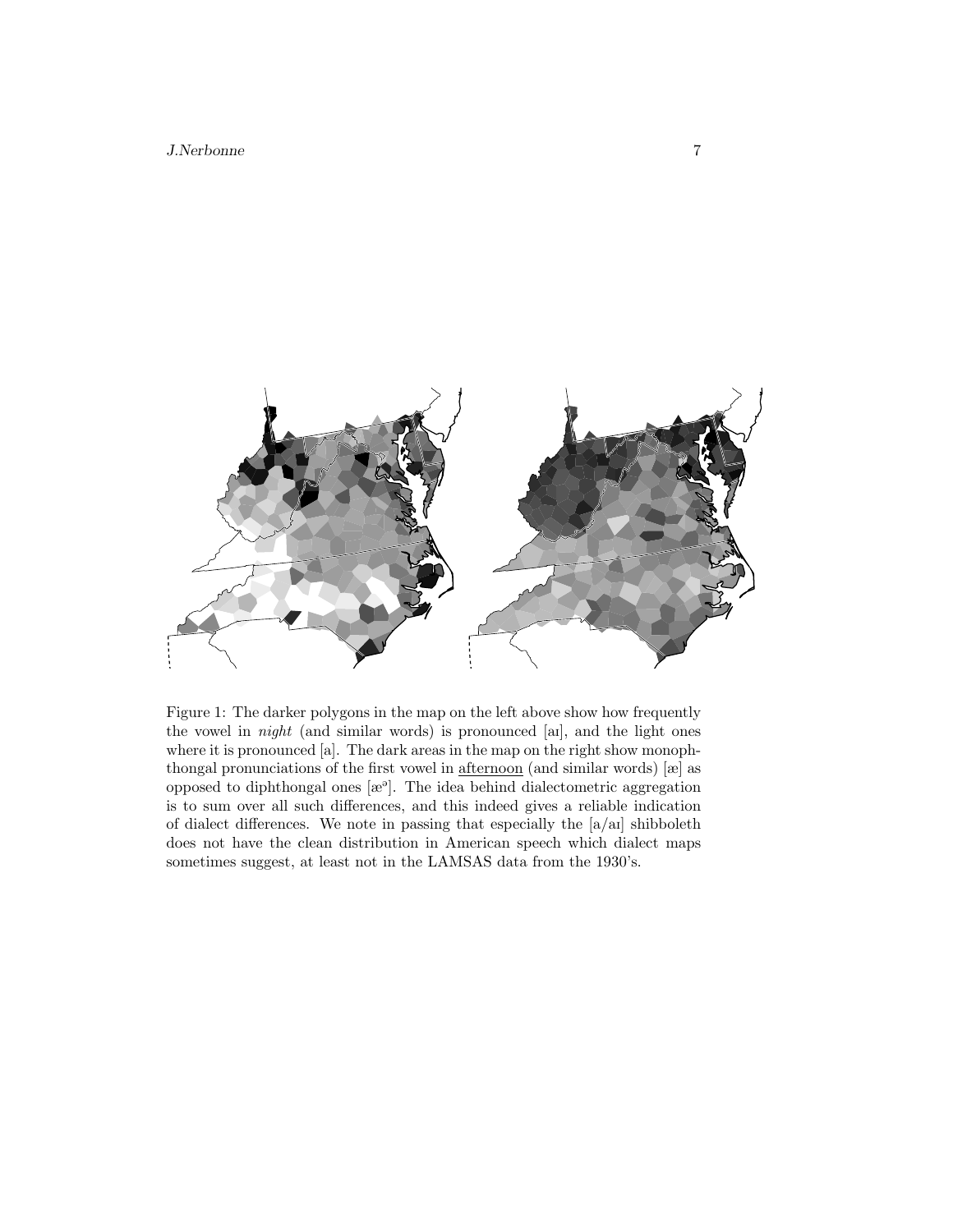### 2.2 Components of Aggregate Variation

The strength of the aggregating techniques used in dialectometry has not been obtained without a cost. While traditional and sociolinguistic work can characterize variation in terms of a small number of parameters (for example, adjustments in the pronunciation of segments throughout a lexicon as in the case where  $\alpha$  is raised in some words in one area and not in another, or even more ambitiously, in terms of entire sets of segments affected by a change for which an insightful linguistic characterization exists (for example, the affrication of the German stop series in the south of Germany or the vowel shifts that Labov has identified in American pronunciation [1994, Ch.6]), dialectometric work has, for the most part, remained at the aggregate level, missing concise linguistic descriptions.

This paper explores a new way of linking dialectometric characterizations to more detailed linguistic characterizations, which is to apply factor analysis to the results of dialectometric analysis.

It is clear that linguistically informed characterizations of the association of linguistic with extralinguistic variables are more general and economical (succinct) descriptions, and it is a shortcoming of dialectometric work that it has normally neglected this part of analysis. To provide a concrete example, imagine that  $\left/\infty\right/$  is always pronounced as raised, i.e. as  $\left[\infty\right]$  (written in LAMSAS as [æˆ ]), for nearly all the pronunciations in a variety. While this will play a role in dialectometric analyses, still these analyses have not been successful in extracting such facts from the large scale, aggregate measurements. Dialec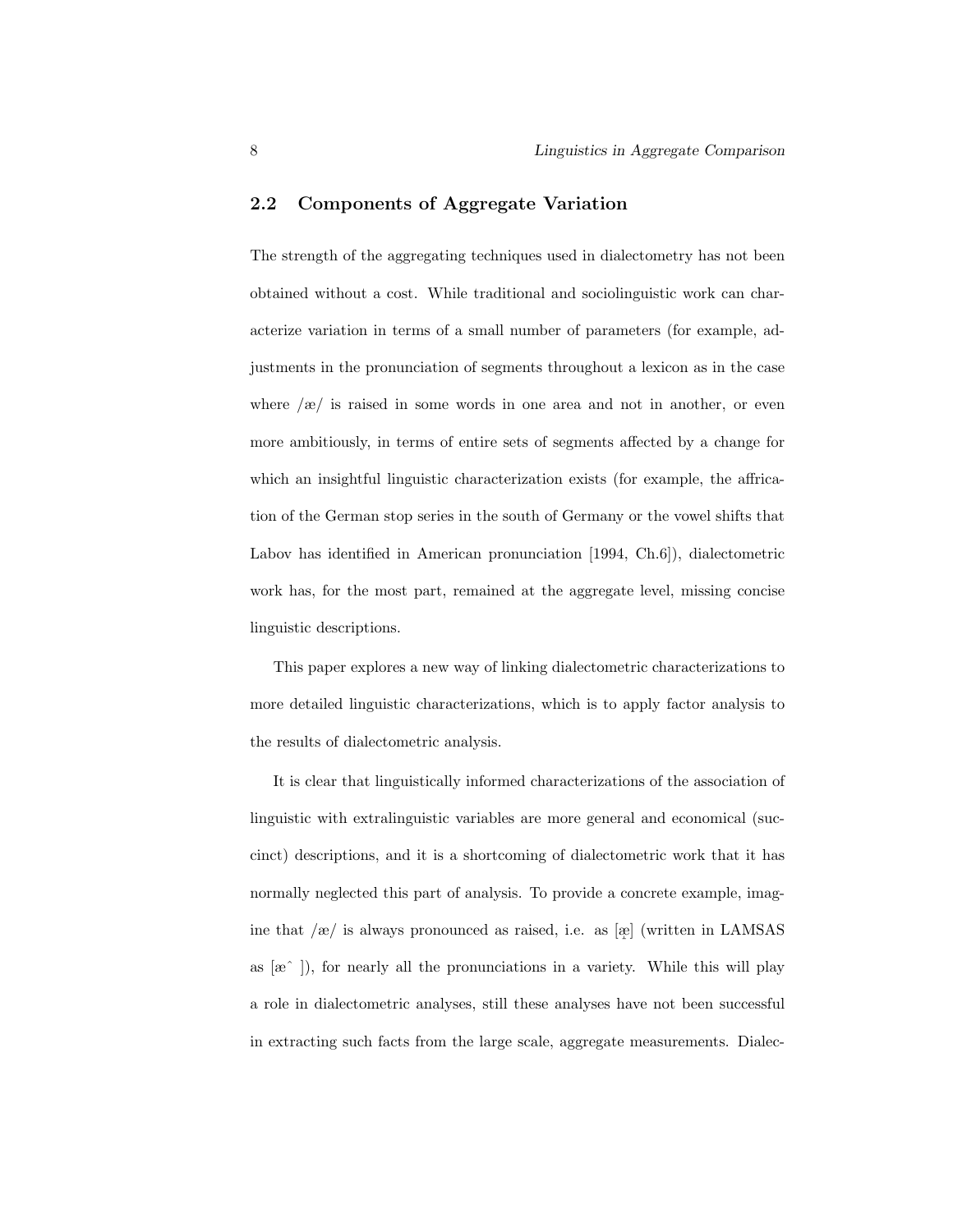tometric analyses are then left in the position of characterizing the relations among varieties reliably, but failing to adduce the linguistic bases of these, at least not succinctly.

But more ambitiously, the dialectometric take on variation, emphasizing, as it does, the aggregate relations among varieties, likewise holds the promise of improving on the succinct characterizations of traditional and sociolinguistic accounts. While these latter approaches do not relate the linguistic features of their analyses to aggregate relations (which they do not produce), the dialectometric account can in principle link aggregate and single-feature characterizations.

### 2.3 Other Work

Heeringa (2004) computed aggregate pronunciation distances in the Netherlands, using 125 words taken from a standard atlas of Dutch dialects. He then subjected his aggregate distances to multidimensional scaling (MDS), allowing him to draw a significantly novel dialect map of the Netherlands. In order to illustrate the linguistic content of his analyses, he then examined each of the 125 words, in turn, for the degree to which they correlated with the most important dimensions of the MDS solution (pp.268–270). He was able to suggest that the most important dimension of difference was associated with the treatment of weak syllables, illustrated in the word waren, Eng. 'were' (pl. 3rd of the verb 'to be'), the second the Frisian/Non-Frisian distinction in the word for father, and the third the alveolar vs. uvular pronunciations of  $\frac{r}{a}$  as well as, less signif-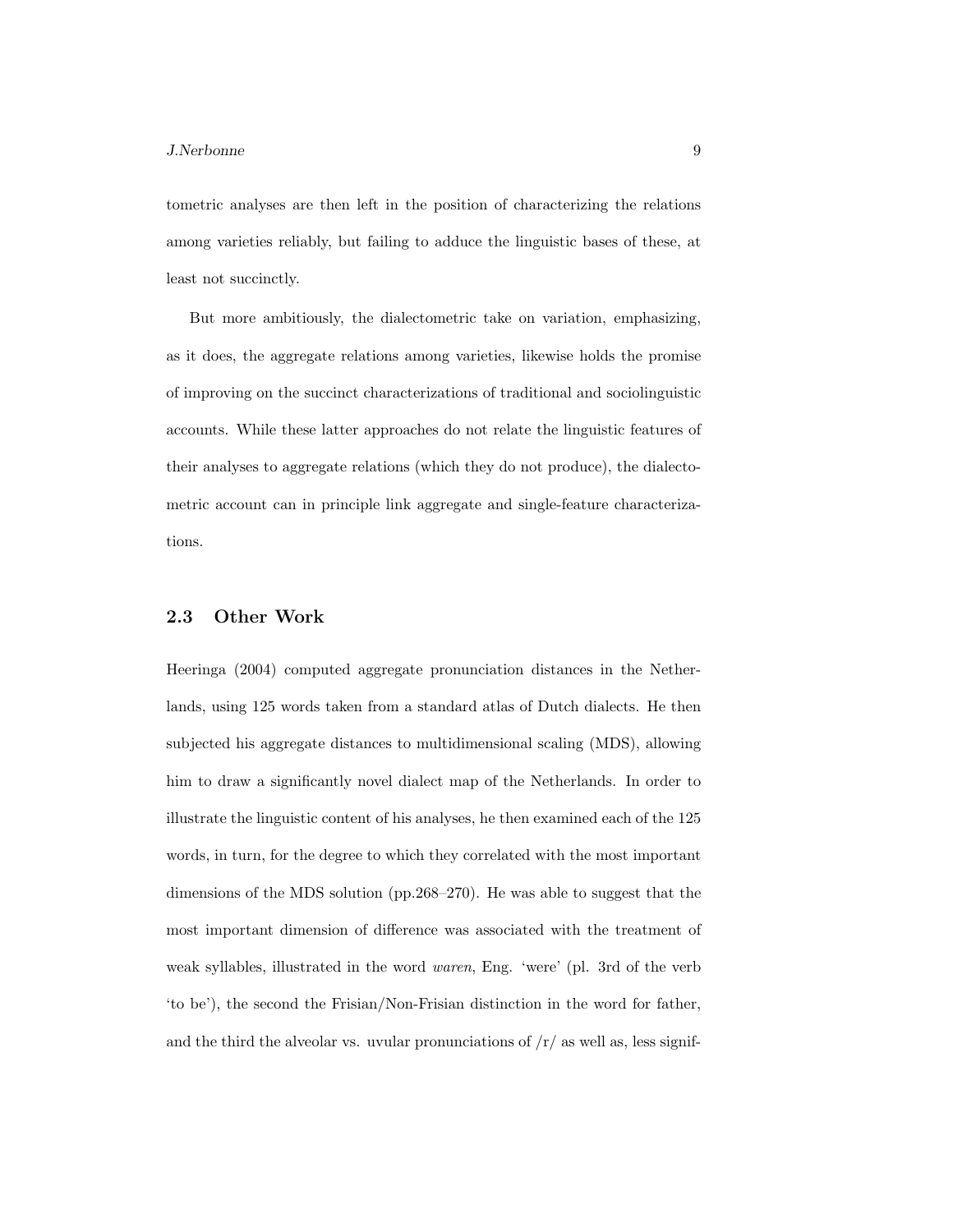icantly, the tendency of intervocalic  $\frac{d}{d}$  to lenite to [j]. Heeringa's approach is limited because he asks the degree to which pronunciation differences for entire words correlate with aggregate differences. We would like to examine individual segments for the degree to which their variation aligns with dialectal gradients or dialectal borders.

Shackleton (2005) quantified pronunciation differences between English and American East Coast varieties with an eye to identifying the English source of the American dialects. He used a compilation of the information found on the one hand in Kurath & McDavid (1961) for American data and found on the other in Lowman's posthumously published survey of Southern English dialects (Kurath & Lowman 1970). The data was analyzed categorically, but some categories included abstract characterizations of linguistic differences. Although Shackleton's primary goal was to identify the sources of American varieties, he also extracted principal components from his findings, which enable him to identify the linguistic features which play the strongest roles in his analysis. As principal components analysis and factor analysis are statistically very similar, Shackleton's analytical approach is also very similar to the one employed below. There are differences, however. First, we have statistical reasons to prefer factor analysis (see below, § fact-anal). Second, Shackleton extracted the principal components of a matrix comparing two sets of dialects, British and American, while the present study extracts factors from a square matrix comparing all varieties one with the other. Third, Shackleton's approach relies on the availability of data which has already been analyzed into appropriate categories. We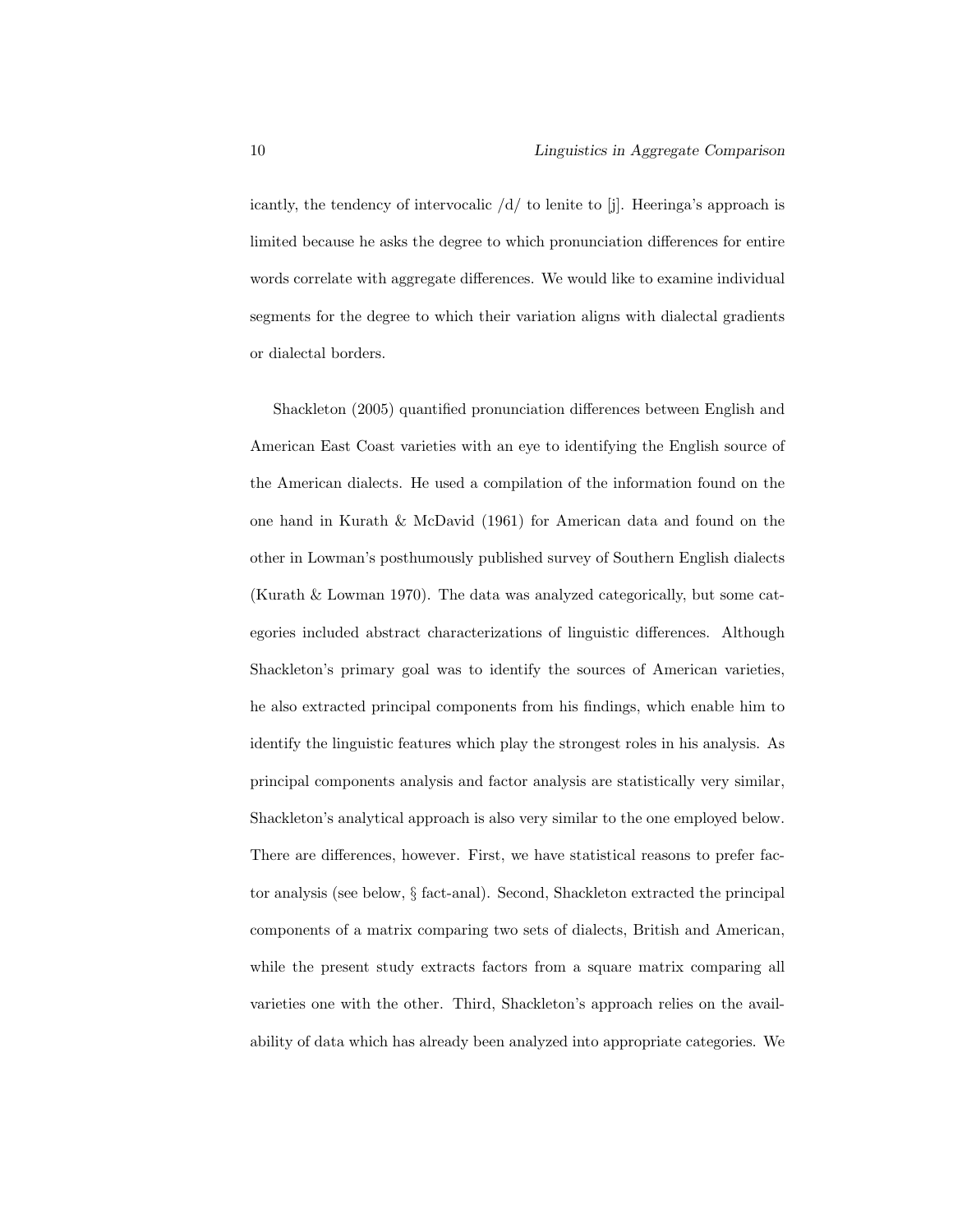#### J.Nerbonne 11

shall extract common factors from phonetic transcriptions directly.

Nerbonne (2006) experimented with identifying linguistic information by aggregating differences, not over all of the data, but rather only over a linguistically interesting subset, in fact, just the vowels. He focused on the same subset of Lowman's data in the Linguistic Atlas of the Middle and South Atlantic States (LAMSAS) which we also take as a case study here (see next section, and also the map in Fig. 1). Although the correlation between the pronunciation differences based on the entire data and that based on the vowel data alone was very high  $(r = 0.936)$ , so that one could conclude that the vowel differences account for 87.6% of the variance in the data ( $r^2 = 0.876$ ), still the technique relied on a priori identification of the elements suspected to be important (in this case, the vowels), which is less than optimal, and it failed to reach the level of linguistic sensitivity one would like; for example, there was no attempt to assess the contribution of individual segments.

### 2.4 Why Factor Analysis?

As we noted above, principal components analysis (PCA) would also be a candidate for use in the extraction of common linguistic factors. Statistically, the two are quite similar. PCA accepts as input a set of arbitrary vectors of high dimensionality and attempts to replicate their relations using new vectors of low dimensionality. The dimensions in the solution are regarded as the "principal components" of the data. It is crucial to note that PCA aims to reconstruct the original data matrix, including aspects which may not be related to common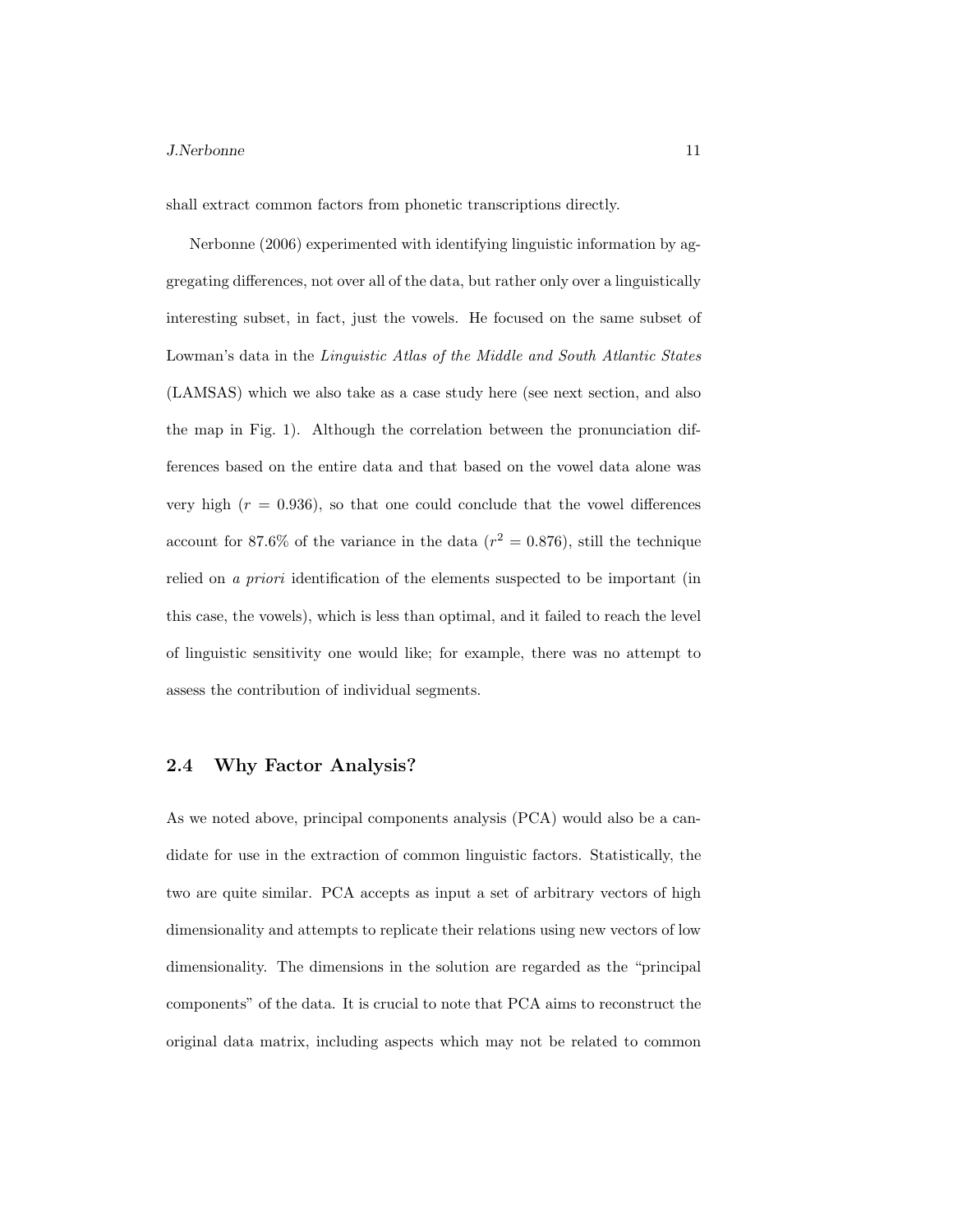features among the variables.

Labov (2001, pp. 286ff,354ff) has demonstrated the utility of principal component analysis in variationist studies, in particular as it may be applied to formant frequencies of vowels undergoing changes, while Clopper & Paolillo (2006) judge factor analysis superior to principal components analysis for the same sort of data because the former ignores error variances. See below  $(\S 5)$ for further comment.

While many statistical packages do not highlight the difference, allowing one to apply factor analysis (FA) to the same sorts of data as PCA, in fact, FA proceeds (internally) rather differently. FA first analyzes the data to obtain a matrix of covariances, refecting the degrees to which the component variables correlate with one another. The dimension reduction step is then aimed at reconstructing this set of correlations with a small numbers of factors. This means that FA ignores both the statistical noise in the data as well the contributions of individual variables which are not shared with others.

We are convinced that dialect data is quite noisy, and also that dialect speakers are sensitive enough to perceive signals even in isolated variables. We are therefore sceptical about including this sort of data in our attempt to isolate linguistic variables. We thus prefer factor analysis to principal component analysis as we wish to concentrate on the degree to which the individual expressions correlate with one another. Tabachnik & Fidell  $(11996, 2001, p. 585)$  is an excellent resource for understanding PCA, FA and their differences.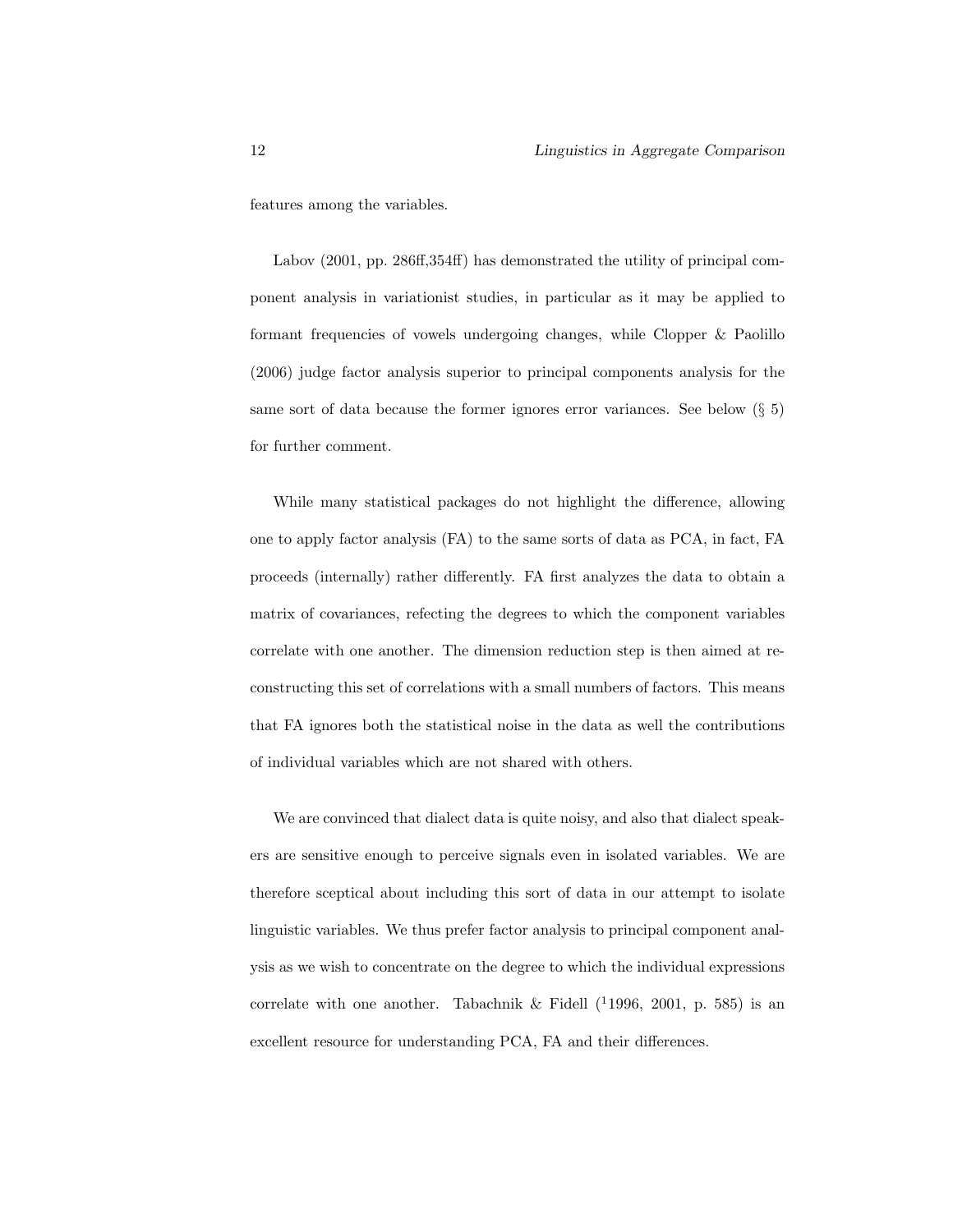# 3 LAMSAS Data

The LAMSAS material is readily accessible for reanalysis (see http://us. english.uga.edu/lamsas/, (Kretzschmar 1994)) and contains the responses of 1162 informants who were interviewed in 483 communities. The responses to 151 different items is included in the web distribution, which formed the basis for the work here.

LAMSAS comprises dialect material collected on the Eastern seaboard of the United States from 1933 through 1974. Our focus here is on the pronunciation of vowels in part of the data from the South, namely the part collected by Guy Lowman in 1933-1936.

We focus here on Lowman's data from North Carolina, Virginia, West Virginia, and the District of Columbia. We likewise include data from Maryland and Delaware in order to provide context for our comparisons. The map in Fig. 1 indicates the area within which the sites included in this study are found. This subset of the data included 238 field work sites, and 57,833 phonetic transcriptions of words and brief phrases or roughly 243 per site. Since we shall focus on vowels below, let us note that there is a total of 1,132 different vowels (different combinations of basic segment plus one or more diacritics) in this data.

From this totality of data, we have extracted the vowels, for example, the first vowel in the word afternoon, which we indicate below 'afternoon1,' and the second (and last) vowel in Wednesday, which we indicate 'Wednesday2.' In total we investigate 204 such vowel types (vowels in different words). Because some vowel types were not instantiated in the data, and because factor analysis (see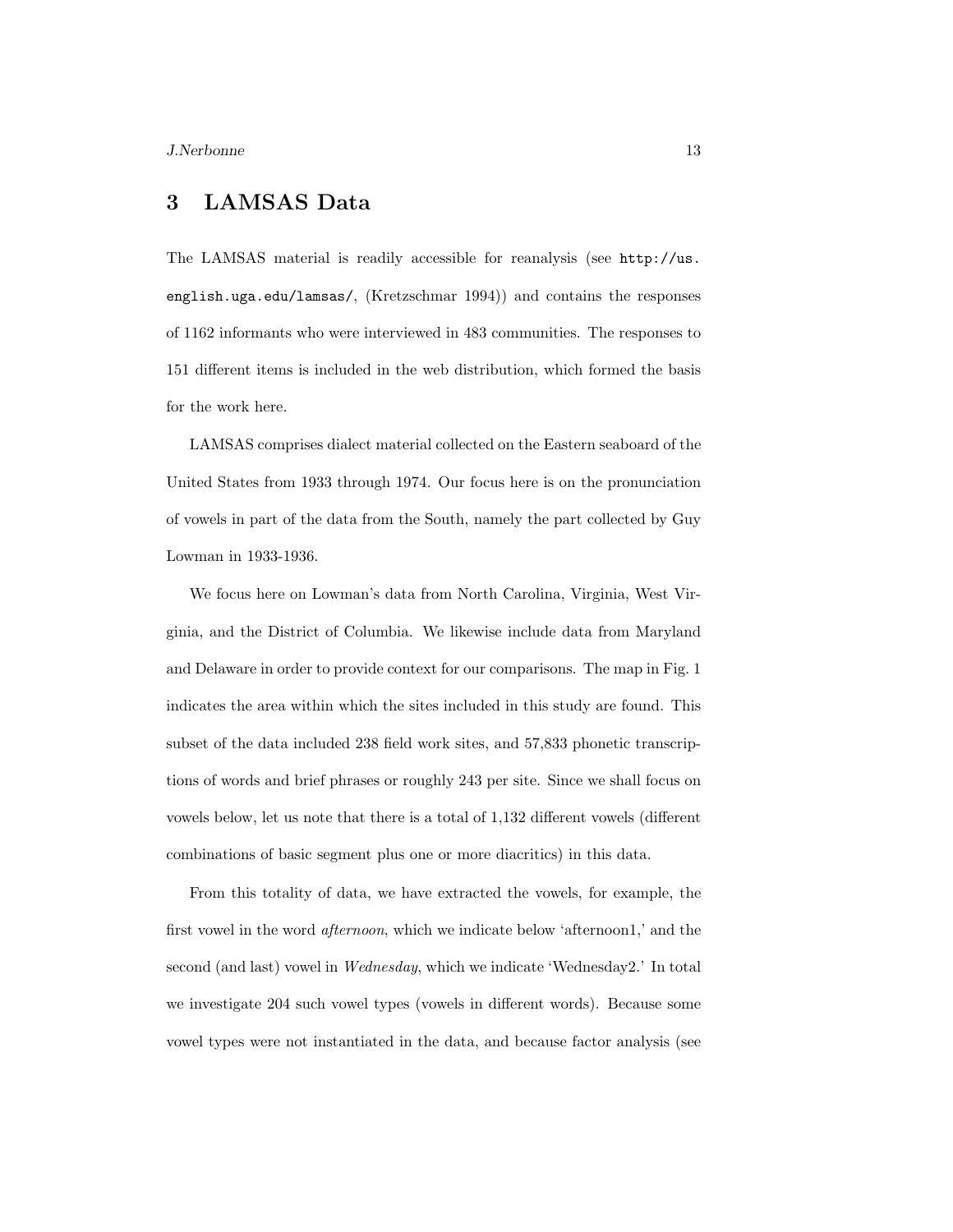below) requires a complete matrix for application, we grouped the 238 sites into 30 areas with roughly 8 sites per area. The areas were determined by clustering on the basis of geographic distance alone. The pronunciation distance between two areas was then taken to be the average pronunciation distance between the pairs of sites in the respective areas, using all the data that was available.

# 4 Vowel Differences

We assessed the difference between different vowel pronunciations using a variant of the feature system described in Kretzschmar (1994, p.116) which we summarize in Table 1. The table notes each feature together with the range of values it may take. Even though the features are those suggested by Kretzschmar (1994), and the number of values is determined by the number of different distinctions we found in the database (see also Kretzschmar et al. p.118 on the number of distinctions), still we are responsible for the relative weights assigned to the different features. Heeringa (2004, Ch.7) finds that the segment measurements are robust with respect to small changes in relative weighting of features, and this is fortunate since it is probably impossible to set the relative weights in a non-arbitrary way (see also below).

If  $v_1$  and  $v_2$  are vowels, then we begin assessing the distance between the two as the sum of the absolute differences of all the features,  $d(v_1, v_2) = \sum_f |f_{v_1}$  $f_{v_2}$ , which will be modifying slightly below. Diphthongs are represented not via particular feature configurations, but rather by two segments so that differences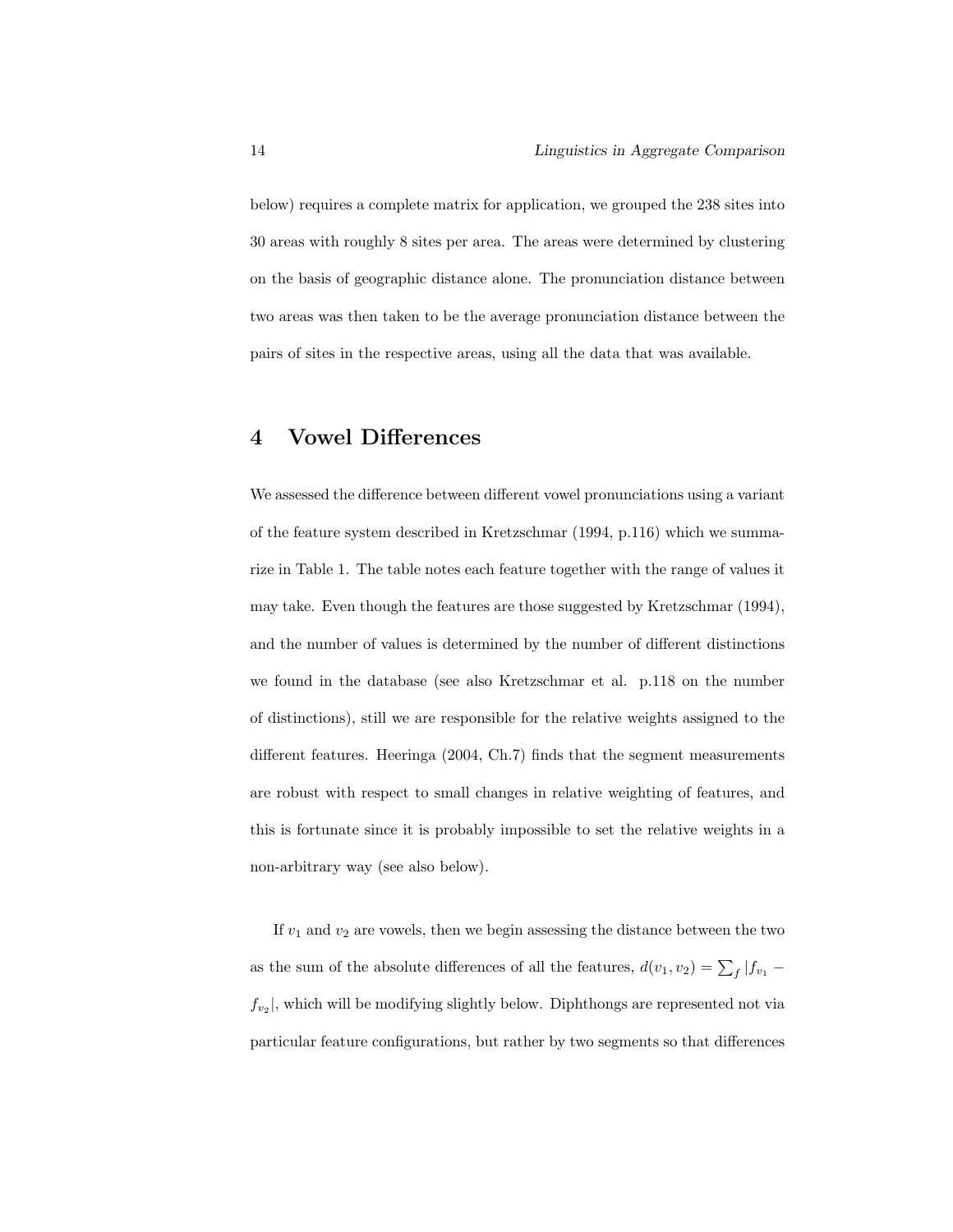#### J.Nerbonne 15

| v-advanced | $-3, -2, -1, 0, 0.4, 1, 1.4, 2, 2.4, 3$                              |
|------------|----------------------------------------------------------------------|
| v-high     | $-1.75, -1.5, -1.25, -1, -0.75, -0.5, -0.25, 0, 0.25, 0.5, 0.75, 1,$ |
|            | 1.25, 1.5, 1.75                                                      |
| v-rounded  | $-1, -0.5, 0, 0.5, 1$                                                |
| v-long     | $-0.5, 0, 0.5, 1$                                                    |
| v-stress   | 0, 0.35, 0.7                                                         |
| v-nasal    | 0, 1                                                                 |
| v-rhotic   | 0, 1                                                                 |
| v-pharyng. | 0, 1                                                                 |
| v-voice    | 0, 1                                                                 |
|            |                                                                      |

Table 1: The set of vowel features (and feature values) used to distinguish the LAMSAS vowels.

between them are therefore effectively analyzed as the sum of differences between the first and second parts, respectively.

The feature names reflect their normal phonetic interpretation. The stress which is marked on a syllable is interpreted as a property of the vowel, which is why it appears on the list in Table 1. Vowels receive either stress, secondary stress, or no stress. Vowels were interpreted as voiced except when explicitly marked as voiceless, in which case they bore the feature [- voice]. Lowman rarely added a diacritic indicating the "pharyngealization" of a vowel, and the [v-pharyng.] feature interprets that. Vowels written as superscripts (e.g., the second parts of laxing diphthongs) are not interpreted through a feature  $[\pm]$ super]—but rather through a weighting. Comparisons involving superscripted vowels count only 50% of what they would cost if the segments compared were both non-superscripted. The idea behind this naturally is that such minor articulations should contribute less to pronunciation difference.

The range of values reflects the number of distinctions made in the data, where we have occasionally taken the liberty of simplifying. We found 15 height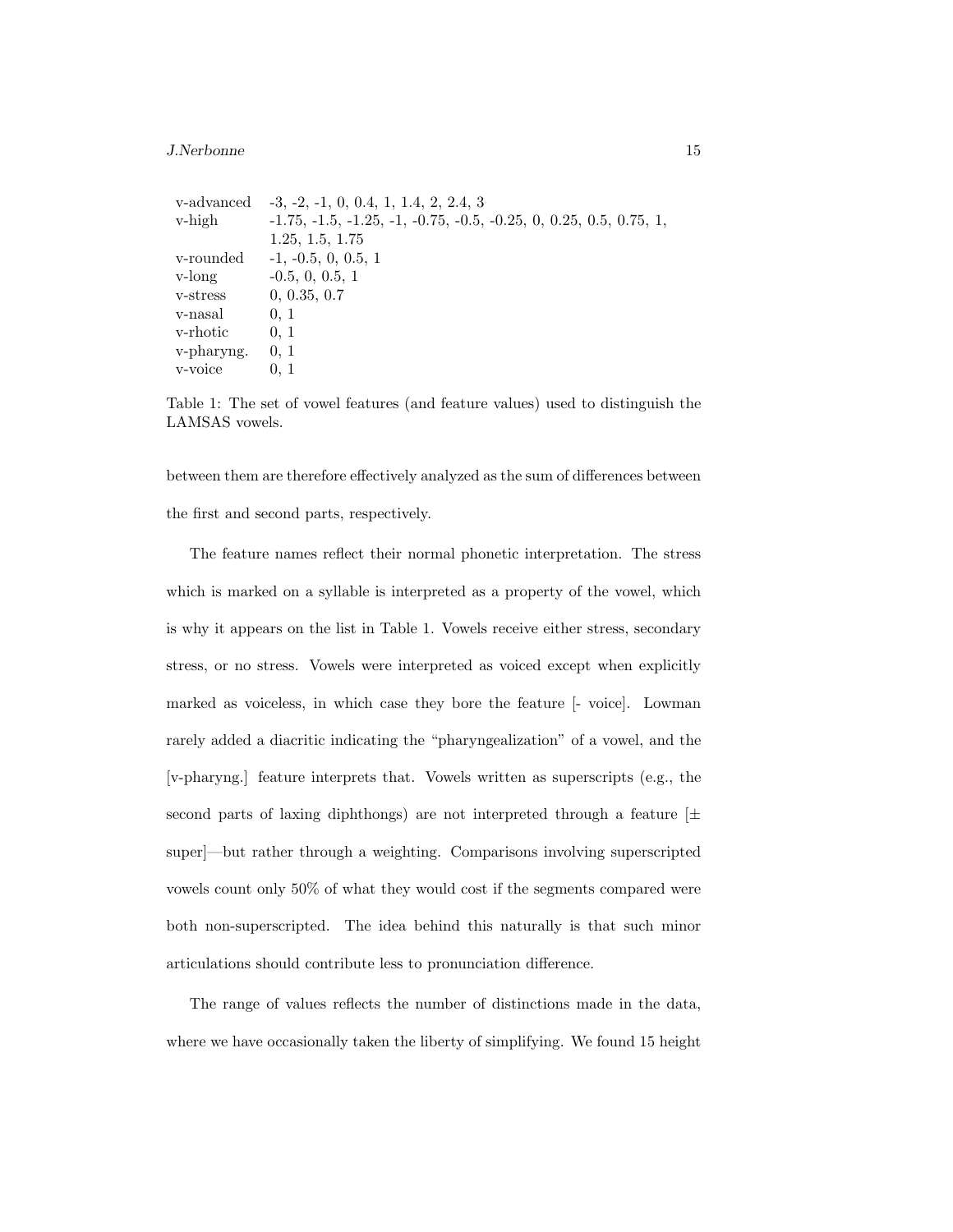distinctions in vowels, all of which may be represented in the values here. But we could simplify the six degrees of rounding distinguished in the LAMSAS handbook to only five, as we did not find more than five in the data analyzed here.

We calculate the distance between two vowels first by simply summing the differences of all the feature values,  $\sum_{f}|f_{v_1} - f_{v_2}|$ . In order to emphasize the importance of even slight differences, we work with the logarithm of that sum  $\log(1 + \text{sum})$ , relecting also our view that large phonetic differences are not perceived as large dialectal differences, at least not in proportion to the differences. Finally, we wish to work with a scale with a genuine zero, leading to the following characterization:

$$
d(v_1, v_2) = \log(1 + \sum_{f} |f_{v_1} - f_{v_2}|)
$$

The use of the logarithm to de-emphasize large differences follows Heeringa & Braun (2003, 264–265), and accords with the idea that we are dealing with a psychophysical regularity (Stevens 1975). Heeringa also provides empirical analyses to justify this step. Since the values of some features may differ more than those of others, the scheme in Table 1 effectively weights some features as more important than others. Advancement may differ by as much as 6, while rounding can not differ by more than one. Diacritics representing stress, rhotism, pharyngealization and devoicing were each capable of adding maximally one unit of difference, and intermediate differences, including those indicated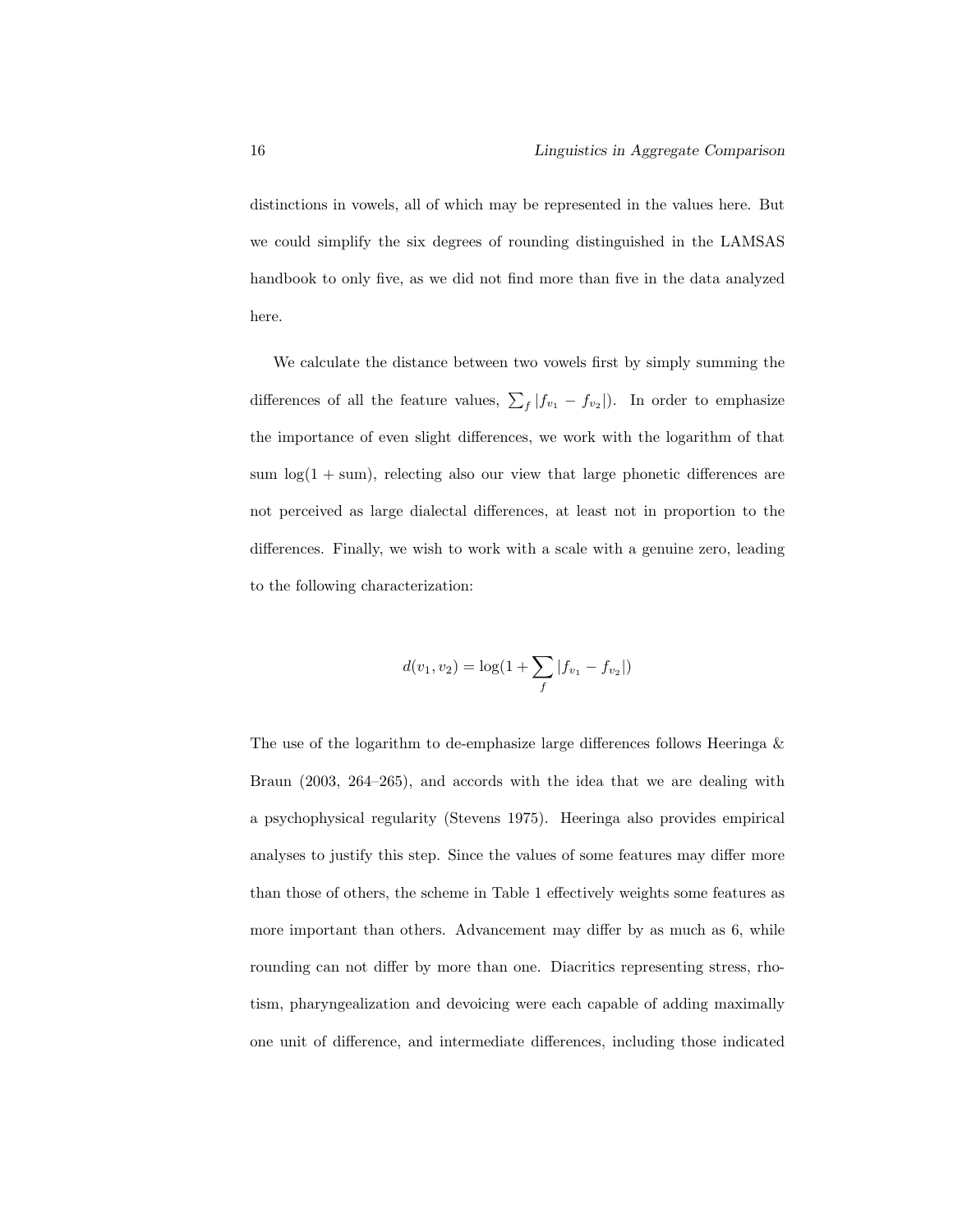by diacritics, were interpolated. The differential weightings of the features are given implicitly by the difference in the extreme values which the feature can take on.

This is the same manner of measuring vowel pronunciation differences reported on in Nerbonne (2006), so that results are comparable.

### 5 Factor Analysis

Factor analysis proceeds from a matrix of correlations among variables, and, based on these, postulates common factors, which may be responsible for the correlations. It is commonly used in social science as a means of detecting common factors, e.g., those which might influence the reactions to a questionnaire.

Conceptually we needed to obtain correlation matrices from the (place  $\times$ place) distance matrices we are used to dealing with. These are implicitly available in the following way. First, for each vowel we obtain a distance matrix of the familiar dialectometric sort. That is, for each vowel, such as 'Alabama1' and each pair of areas, we determined the distance between the two areas  $d(a_1, a_2)$  by averaging the distance between all the pairs of sites  $\langle s_i, s_j \rangle$ , where  $s_i$  is from  $a_1$  and  $s_j$  from  $a_2$ . This resulted in roughly 200 distance matrices, one for each vowel (type):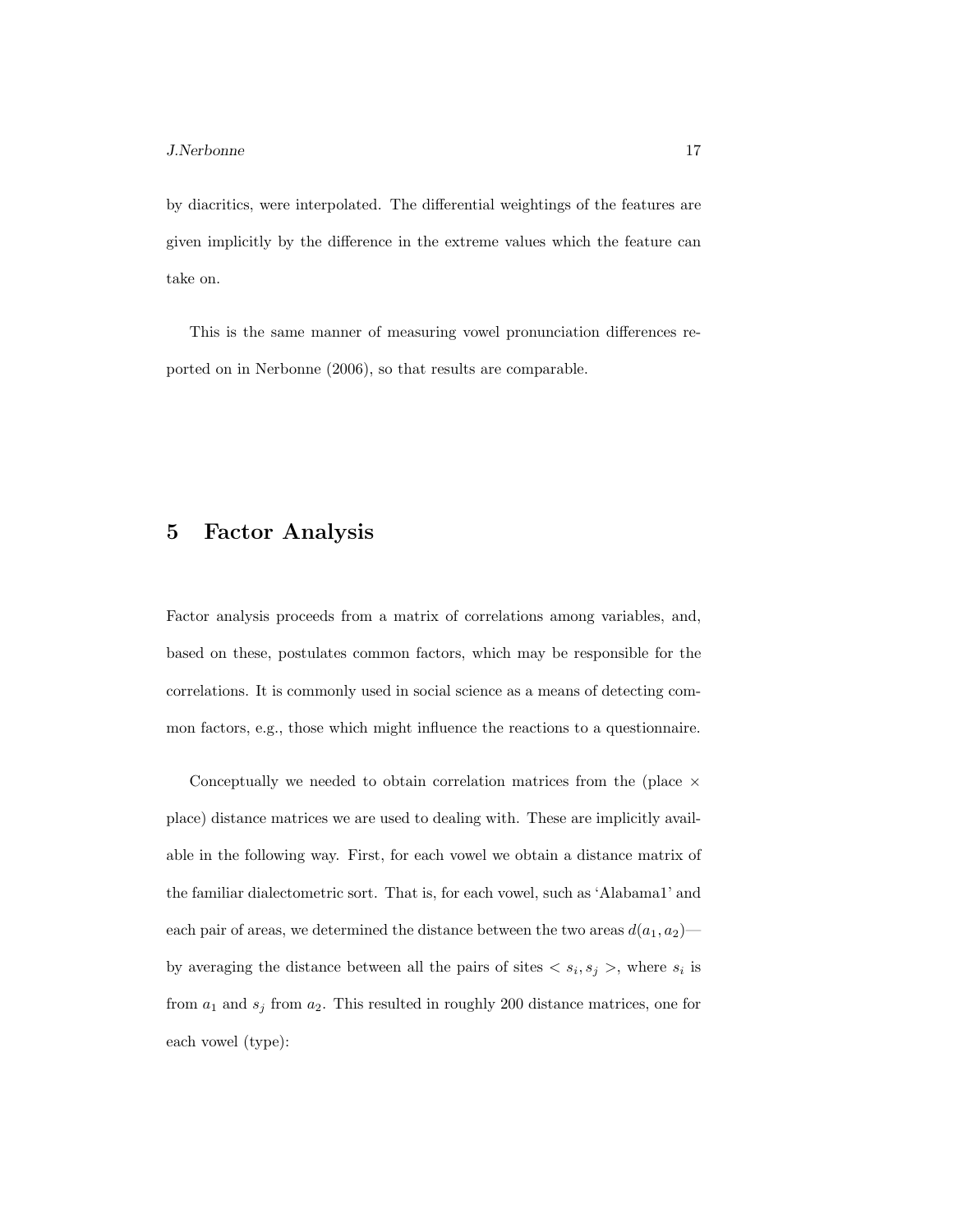|           | Wheeling | Winston        | Raleigh  | Richmond | Charlotte |
|-----------|----------|----------------|----------|----------|-----------|
| Wheeling  | 0        | 41             | 44       | 45       | 46        |
| Winston   |          | $\overline{0}$ | 16       | 34       | 36        |
| Raleigh   |          |                | $\theta$ | 37       | 38        |
| Richmond  |          |                |          | 0        | 20        |
| Charlotte |          |                |          |          |           |

We suppress the redundant  $d(b, a)$  distances above where  $d(a, b)$  is already present. We then derive for each pair of vowels, the correlation coefficient, i.e., the degree to which they indicate the same distance between sites. The correlations are based on the roughly 200 distance matrices calculated above.

Per vowel-pair we obtain a correlation coefficient (the vowel  $\times$  vowel correlation):

|                     | morning1 | Tuesday2 | pallet2 | thunderstorm2 | first1 |
|---------------------|----------|----------|---------|---------------|--------|
| morning1            |          | 0.02     | $-0.01$ | 0.73          | 0.056  |
| Tuesday2            |          | 1        | 0.23    | $-0.03$       | 0.02   |
| pallet2             |          |          | 1       | 0.006         | 0.09   |
| $th$ understorm $2$ |          |          |         |               | 0.043  |
| first1              |          |          |         |               | -1     |

This correlation matrix is in the form needed for factor analysis, which we then applied, using in the open source UNIX statistics facility  $R$  (see www. r-project.org/). We used varimax as an estimation procedure, thus limiting the solutions we sought to those in which factors were orthogonal, and thereby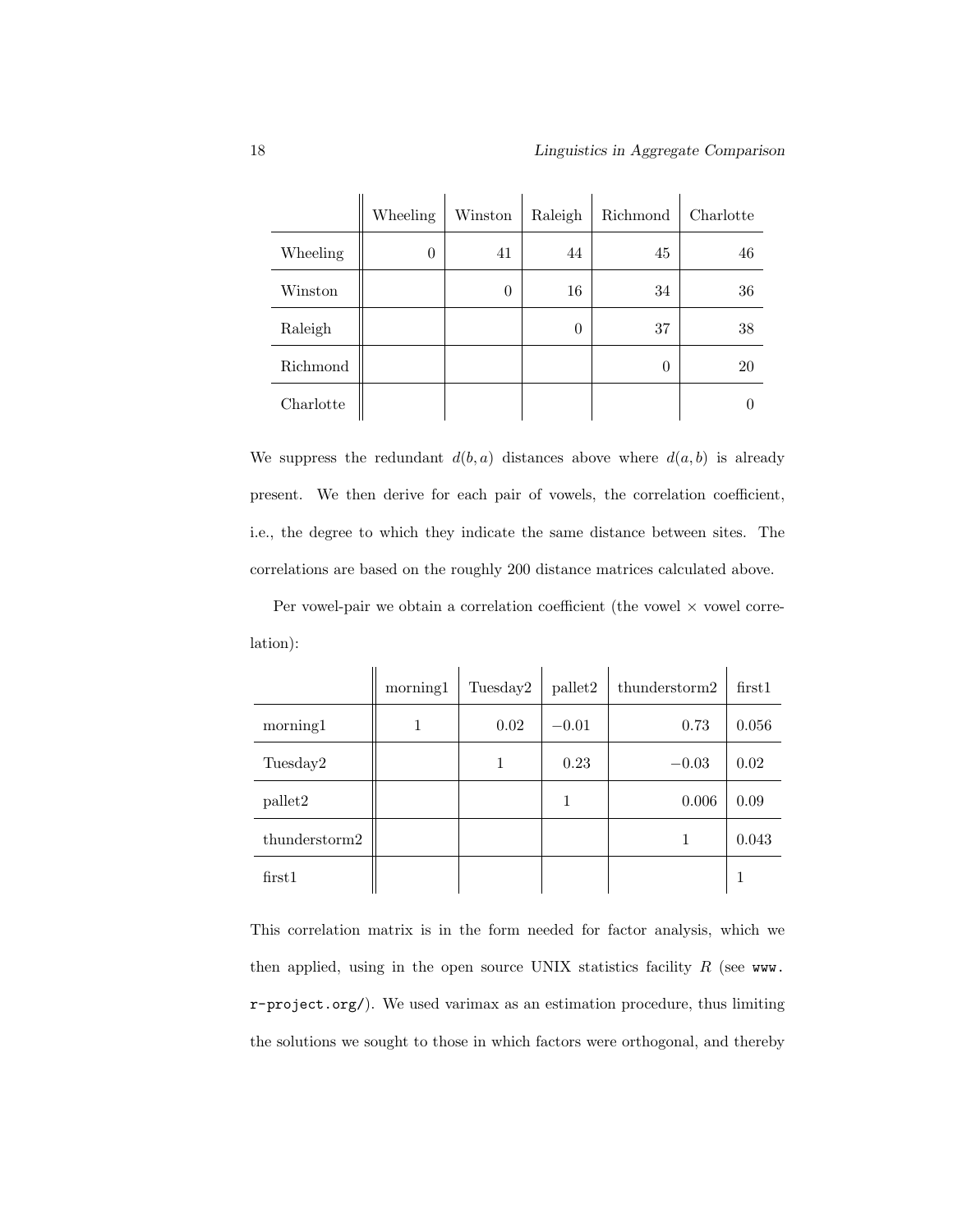#### J.Nerbonne 19

ignoring so-called "oblique rotations." We tested that the variables we examined were sufficiently distinct, using the KCM/Bartlett's test of sphericity, which indicated that factor analysis was applicable  $(p < 0.001)$ .

It should also be clear that the present analysis differs from Labov's and Clopper and Paolillo's (discussed above) in proceeding from segment distances which play a role in aggregate comparison. Our goal is likewise different: we are also attempting to reduce the dimensionality of the data, but most specifically via the identification of recurrent linguistic elements which contribute to aggregate pronunciation distance.

### 6 Results

Using a scree plot, we could see that the first three factors are disproportionately important, accounting respectively for 16.5%, 11%, and 8.5% of the variance. The fourth factor accounts for less than 4% of the variance, and subsequent factors for less. The total amount of variance explained by the three factors is low (35%), but this is common in applications with hundreds of variables.

To interpret the factors linguistically we examine the variable loadings, i.e. the correlations between the factors and the individual variables. Particularly interesting are variables which correlate fairly purely with a single factor, and we shall attend to these in what follows. Figure 2 shows the loadings with respect to each of the three pairs of factors among the most important three. We are interested in variables which have loadings close to one with respect to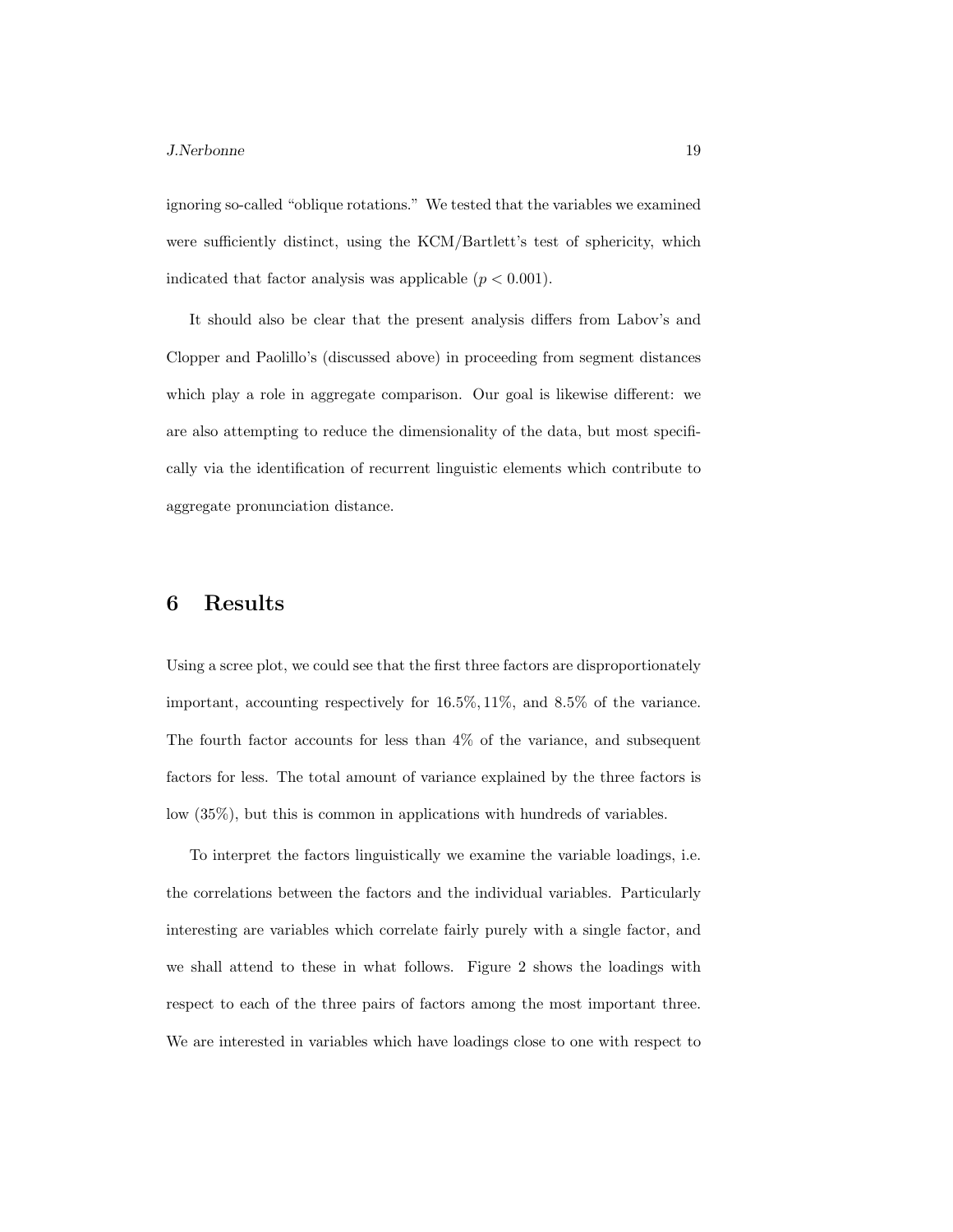

Figure 2: We graph the loadings of variables with respect to factors one and two (top left), one and three (top right), and two and three (bottom center). The labeled data points are variables which have high loadings on one factor, and low on the other.

one of the factors, and loadings close to zero otherwise.

We turn now to the identification of the linguistically dominant tendencies which factor analysis identifies. It is convenient to discuss each factor in turn.

### 6.1 Factor One

We first examine a selection of vowels with very high loadings with respect to the first factor.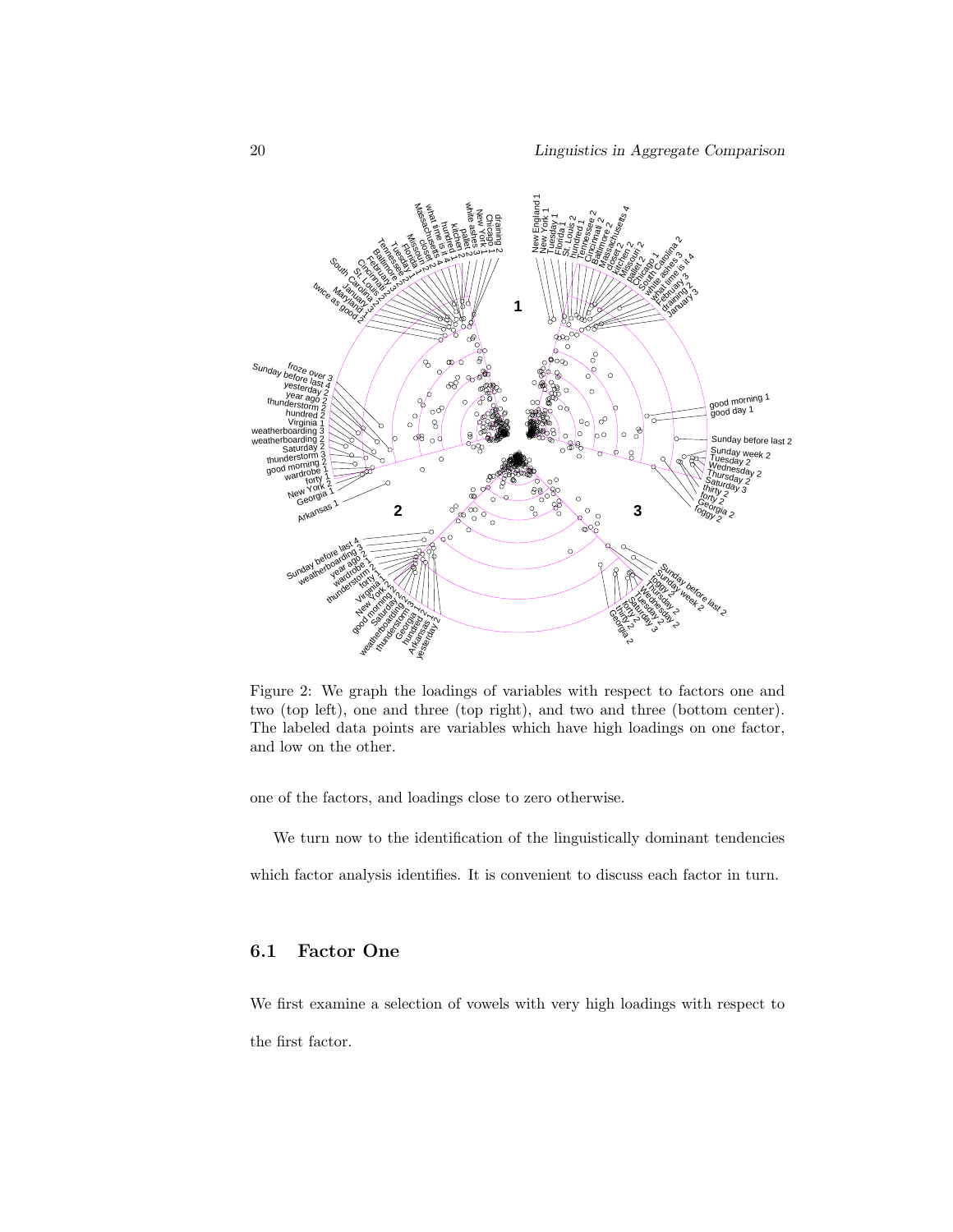| closet2    | 0.884 | kitchen2          | 0.880 |
|------------|-------|-------------------|-------|
| pallet2    | 0.874 | white ashes3      | 0.869 |
| Tennessee2 | 0.856 | Cincinnati2       | 0.851 |
| Baltimore2 | 0.844 | Massachusetts4    | 0.830 |
| Chicago1   | 0.816 | $\text{draining}$ | 0.812 |

It is clear that we are looking at the realization of reduced vowels. In examining the LAMSAS data directly, we find that we are looking at a distinction of  $[9]$  vs. [i] (the latter including [i]). Kurath & McDavid (1961) likewise comment on the "clear regional pattern " between  $[\circ]$  vs.  $[i]$  (p.168, and Map 148), but we find it nonetheless surprising that an alternation among reduced vowels emerges as the strongest association in the data. Shackleton (2005) likewise identifies this (in his second PC) and shows that the dominant variant in the American south is likewise dominant in southwest England.

There are several further vowels with unusually high loadings with respect to the first factor. We summarize these in the table below, together with the interpretation of the alternation we find by examining the data directly:

|  | Floridal $0.842$ [o] vs. [a]                | St. Louis2 $0.821$ [u] vs. [u] |  |
|--|---------------------------------------------|--------------------------------|--|
|  | hog pen $1 \quad 0.585 \quad  o $ vs. $ a $ | Tuesday1 $0.796$ [u] vs. [u]   |  |

 $Missouri2$  0.857  $\Theta$  vs.  $\left[\mathbf{u}^{\Theta}\right]$ 

In each case we have identified the major variants, in general first listing the variant spoken more frequently in the North. The fronting of  $[u]$  to  $[u]$  is well-known (Kurath & McDavid 1961, Map 17), including the existence of the intermediate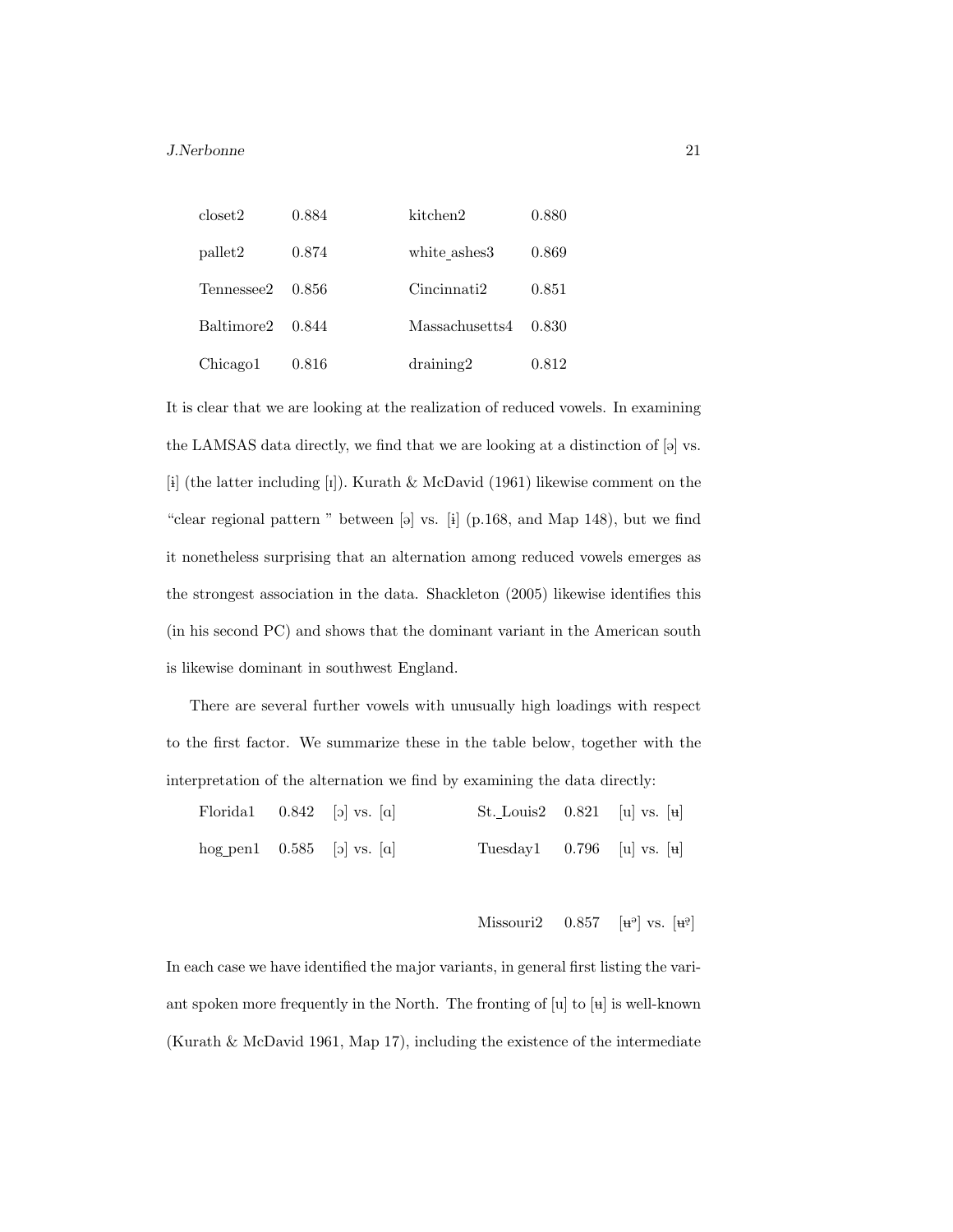form noted here in the pronunciation of Missouri. Kurath and McDavid likewise discuss the distribution of  $\lbrack \circ \rbrack$  vs.  $\lbrack \circ \rbrack$  (Maps 22-24), where they distinguish several further variants, including diphthongs. See Shackleton (2005) for the identification of some correlates in southwest England.

An intriguing possibility is that the treatment of reduced vowels might be somehow linked to the realization of  $[\infty]$  vs.  $[\infty]$ , or to the degree of fronting in the [u]. We shall not consider this possibility further here. Figure 3 illustrates the geographic distribution of these contrasts, confirming that the variables are not only strongly associated, but also that they serve to distinguish the Northern and Southern parts of the area we are examining. This is confirmed by clustering the sites after using the first factor loadings as a weighting (not shown).

### 6.2 Factor Two

We turn now to the second factor, where we note many loadings such as the following:

| weatherboarding $2$ 0.936 |       | $Saturdav2$ 0.926 |  |
|---------------------------|-------|-------------------|--|
| Virginia <sub>1</sub>     | 0.905 |                   |  |

An inspection of further examples confirms that this factor is keying in on the fate of vowels before  $\langle r \rangle$ , especially whether the  $\langle r \rangle$  is realized or not (including realization as r-coloring, as in  $[\infty]$  vs.  $[\infty]$ ). The realization of vowels before  $\int r/\text{ is}$ notoriously complex in the LAMSAS area, and Kurath and McDavid devote the entirety of their Chap. 4 to the description of the alternations, including twentyfive maps (34 through 58). It is remarkable here to see factor analysis not only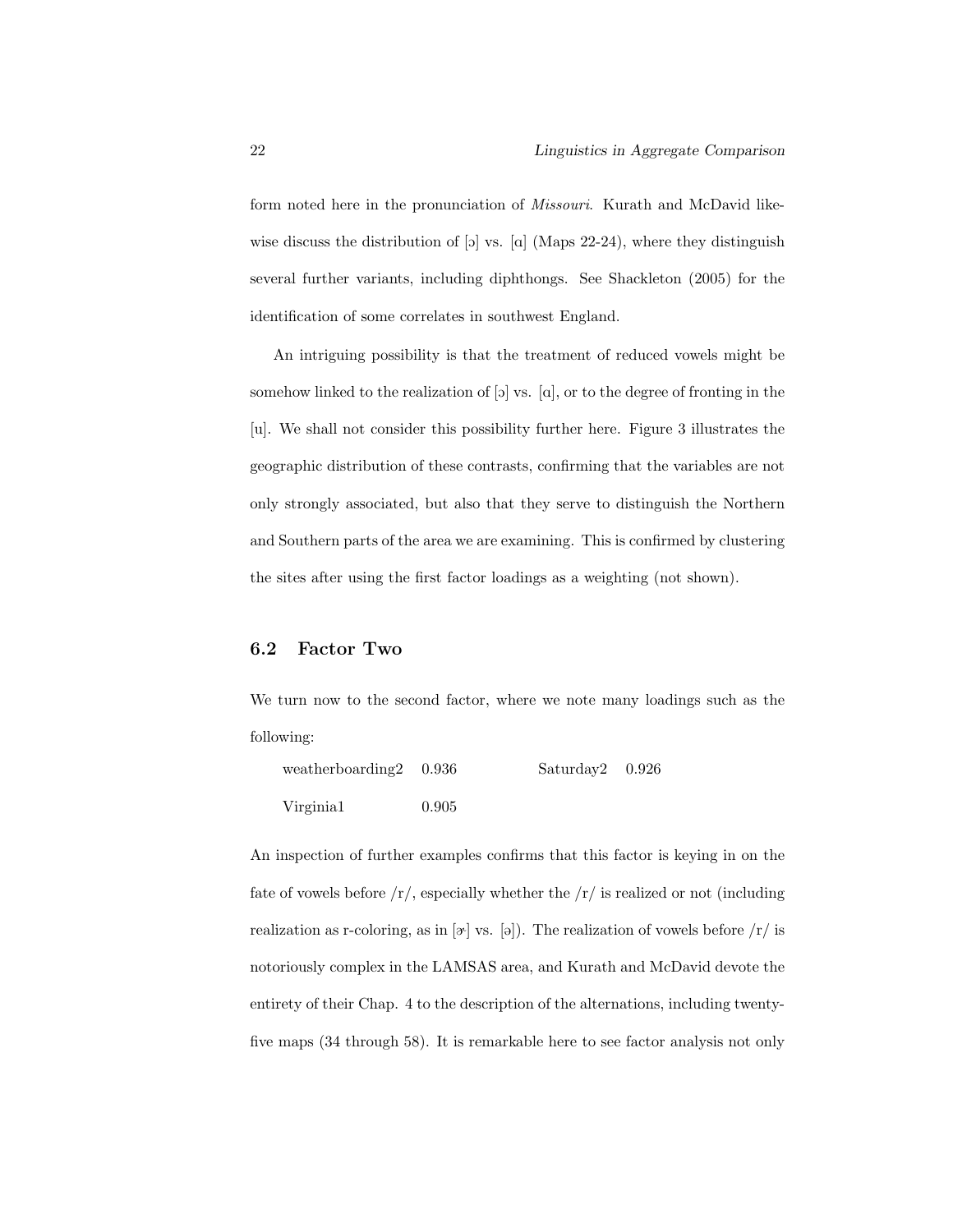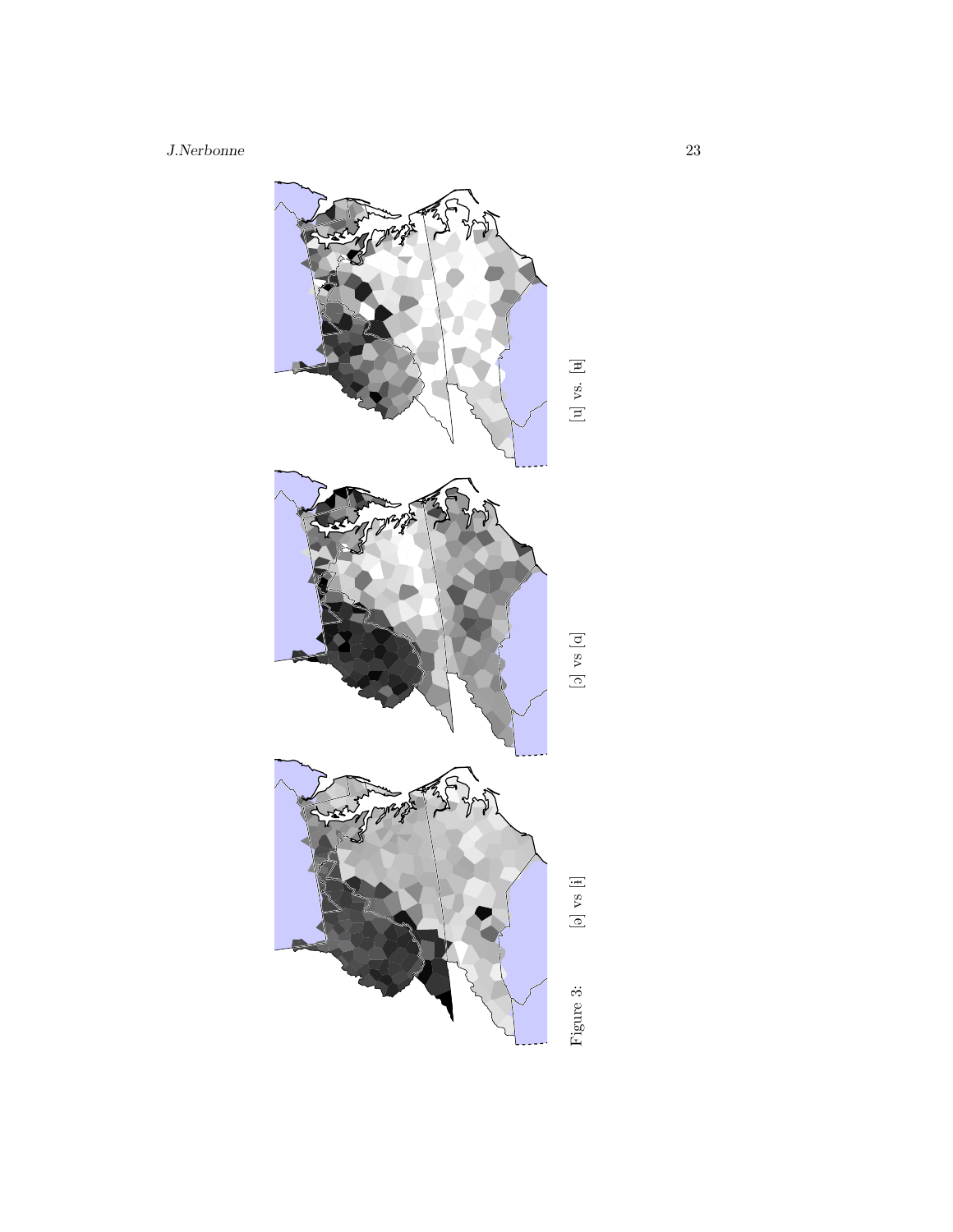single this phonetic environment out (by assigning various vowels before  $\frac{r}{\ln h}$ loadings), but also by treating a number of the vowels as the same, including  $/o/$  (Sunday before last4, weatherboarding3),  $/o/$  (New York2, forty1),  $/o, I/$ (Virginia1, Saturday2), and  $\alpha$  (Arkansas1). (See Figure 2 for these loadings.)

In the same vein we note examples such as the following:

| $\text{good}_\text{morning2}$ 0.929 |       | New York2              | 0.922 |
|-------------------------------------|-------|------------------------|-------|
| forty1                              | 0.906 | thunderstorm $3$ 0.893 |       |

In these examples we see a contrast between [ $\varphi$ ] on the one hand vs. [ $\varphi$   $\varphi$ ] on the other. This is a further indication that factor analysis is keying in on interesting, and in this case, fairly subtle alternations. It is perhaps also astounding that such a slight distinction is noted consistently enough in the data for it to play a role in factor analysis.

The alternations to which the second factor is sensitive distinguish the Piedmont area geographically, especially the absence of syllable final [r]. The question of a link between the two phonetic alternations is less frivolous here, since it seems quite plausible that  $[r]$ -lessness could promote the lowering of  $[s]$ . Whether or not a linguistic explanation of the lowering is plausible, we note once again that Kurath and McDavid had observed the geographic distribution (Map 45).

### 6.3 Factor Three

The third factor concerns inter alia an alternation between a raised and unraised [i] in the words such as the following. The LAMSAS database records one as  $[i] \cap \{[PA[i]]\}$  and the other as  $[i]$ , and Kurath and McDavid discuss the example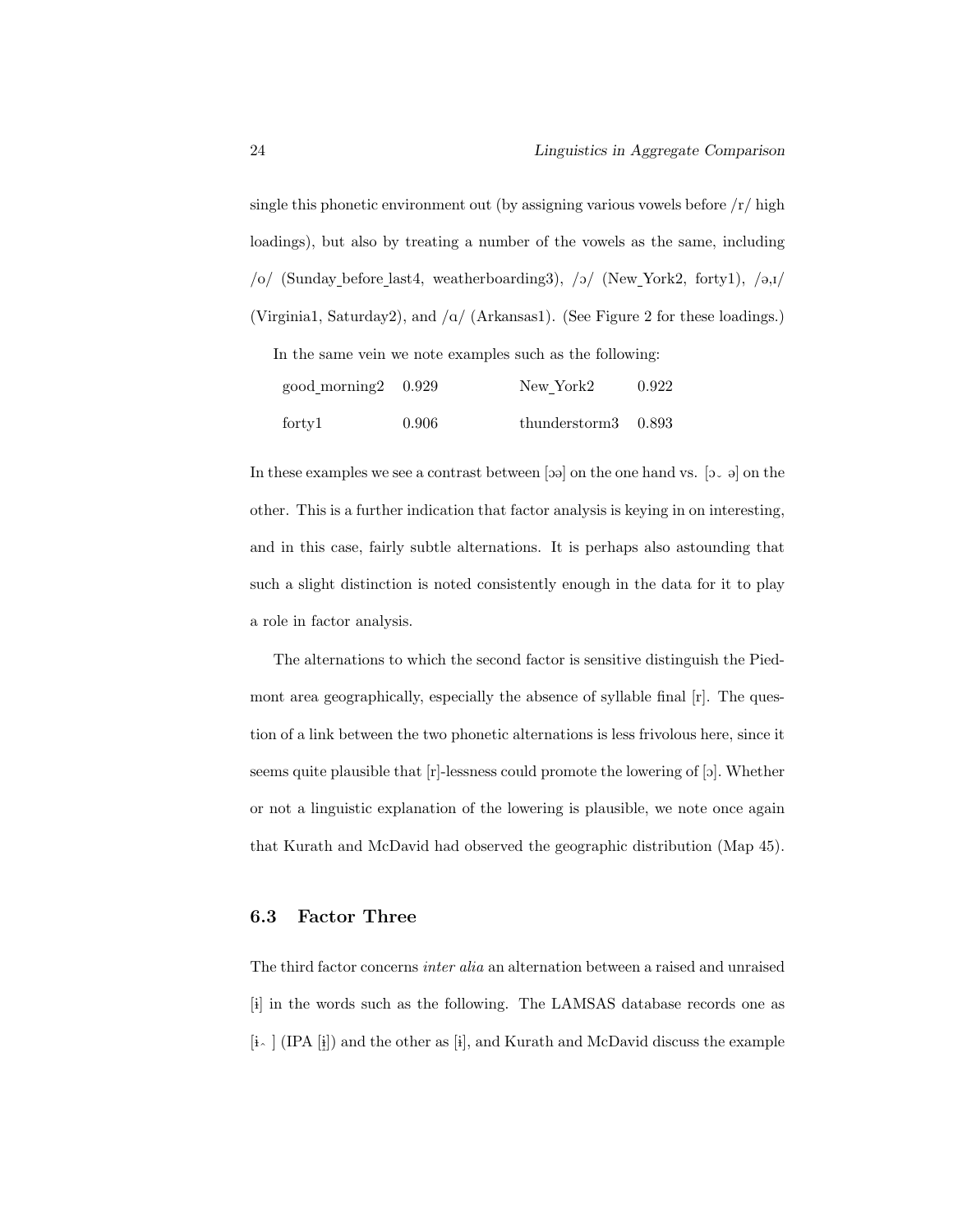

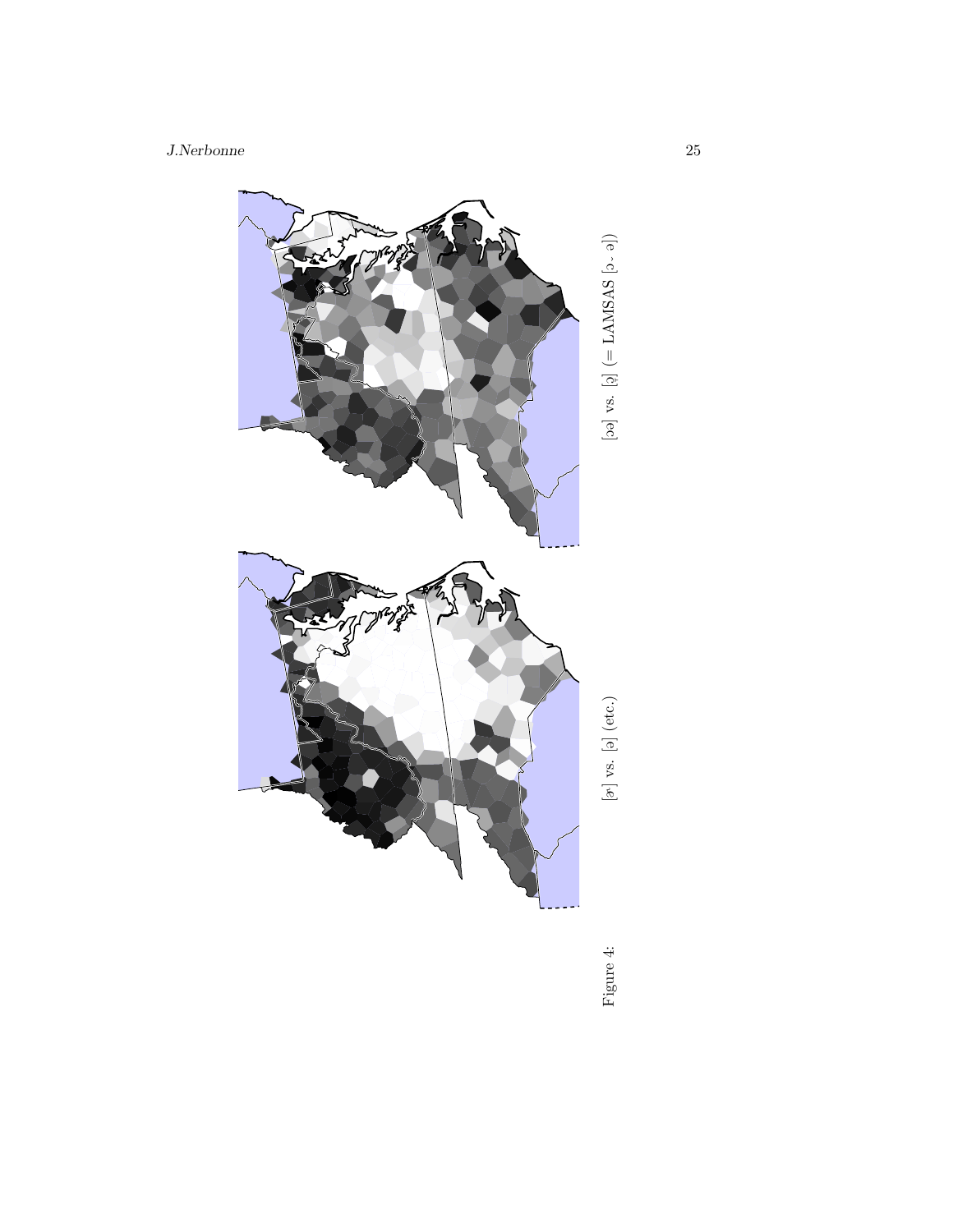in their Map 150 ('Missouri').

| We<br>dressday2 0.967 |       | Saturday3 0.961 |       |
|-----------------------|-------|-----------------|-------|
| thirty2               | 0.928 | foggy2          | 0.854 |

Several further alternations are likewise loaded quite highly with respect to the third factor:

| Georgia $2\quad 0.876$ |       | Tennessee1                         | 0.766 |
|------------------------|-------|------------------------------------|-------|
| sofa2                  | 0.760 | good day1                          | 0.775 |
| Russia2                | 0.751 | $\text{good morning1} \quad 0.738$ |       |

In the case of the alternations on the left, an inspection of the data reveals that these are pronounced in some places with a  $[\circ]$  and at other places with  $[i]$ . We note, however, that this is distinct from the treatment of reduced syllables we examined in connection with the first factor, which concerned weak syllables which were closed, i.e., which included a final consonant. The alternation here appears to be restricted to open weak syllables, essentially the one discussed by Kurath and McDavid in their Map 149 on the final vowel in sofa.

The first vowel in Tennessee is occasionally raised, as is well known from the literature; in fact, it raises well not only from  $[\varepsilon]$  to  $[\varepsilon]$  (LAMSAS:  $[\varepsilon_{\frown}]$ ), but even beyond it to [I] (Kurath & McDavid 1961, Map 9).

The fronted vs. non-fronted versions of [ $\mathrm{U}$ ] (vs.  $\mathrm{[U]}$ ) maybe found in Kurath and McDavid's Map 6, but the discussion there focuses on the issus of whether the [v] in *wood* is diphthongized.

Figure 5 illustrates the geographic distribution of the vowel groups with high loadings for this third factor. The last, rightmost map does not suggest the sort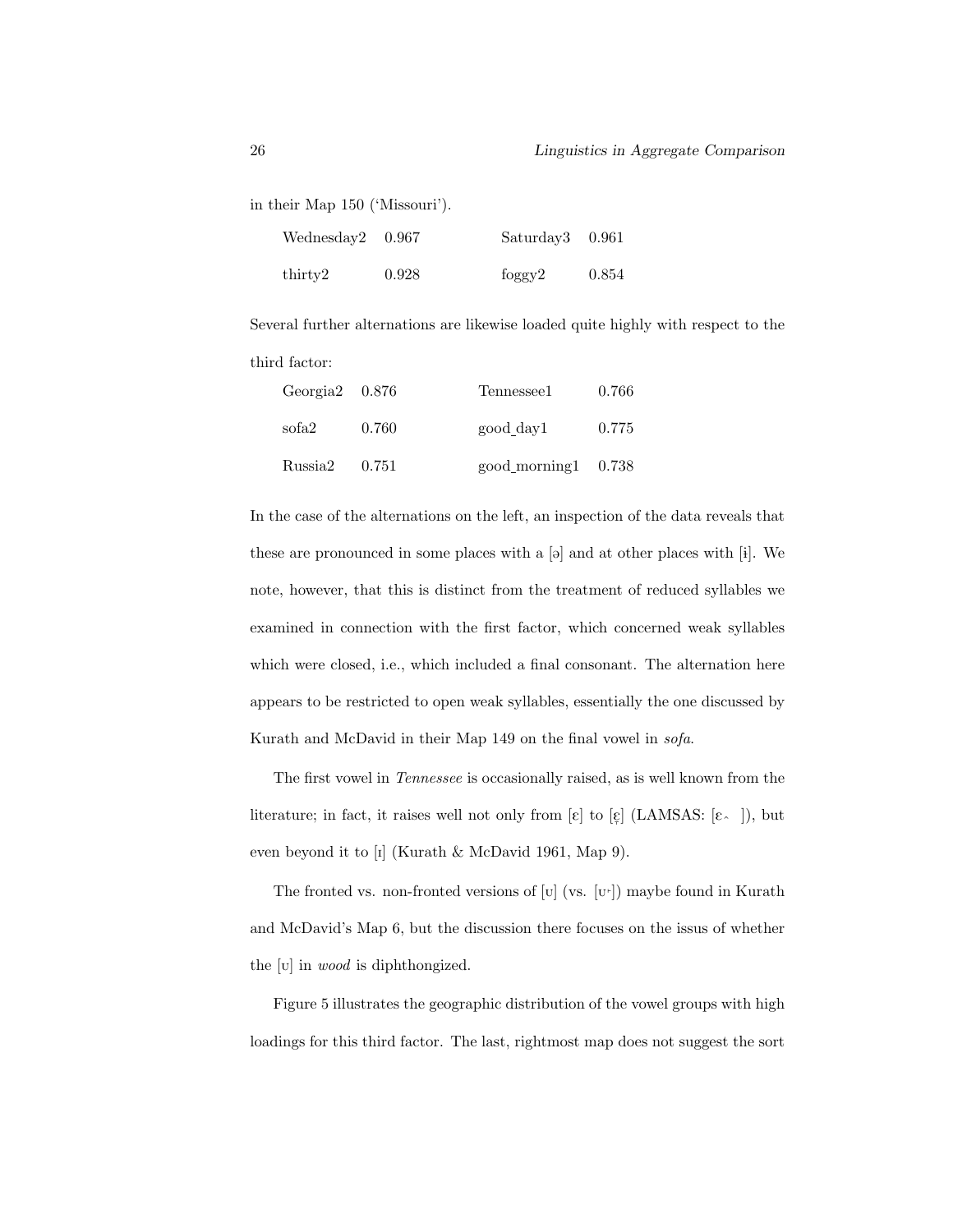of north/south distinctions which the first two maps sketch, but we include it to provide a sense of the difficulty in applying these methods. We conjecture that it is less coherent geographically because we have extrapolated from too few examples in the data.

### 6.4 Discussion

The factors which emerged during analysis might be viewed from various perspectives. On the one hand, we are interested in identifying the linguistic base of the aggregate comparison, and from this perspective the experiment must be regarded as successful. We examined a number of variables (individual vowels) which share high loadings on the various factors, and in all cases we were able to show that these had geographically distinct distributions within the digitized LAMSAS data, and also that Kurath and McDavid had noted them in their authoritative commentary on the pronunciations in LAMSAS and LANE (Linguistic Atlas of New England). This suggests that we may use this techniques in areas for which no such authoritative text exists.

The technique is not fully integrated with the Levenshtein technique of measuring dialect pronunciation difference (Heeringa 2004), however, and, what is more, it relies on a separation of the data into comparable segments, not merely comparable words (as is the case with Levenshtein distance as applied to obtain aggregate analyses). A full integration of the factor analysis possibility into the software for aggregate analysis would be challenging and also time consuming.

From the perspective of seeing which variables behave similarly, the task to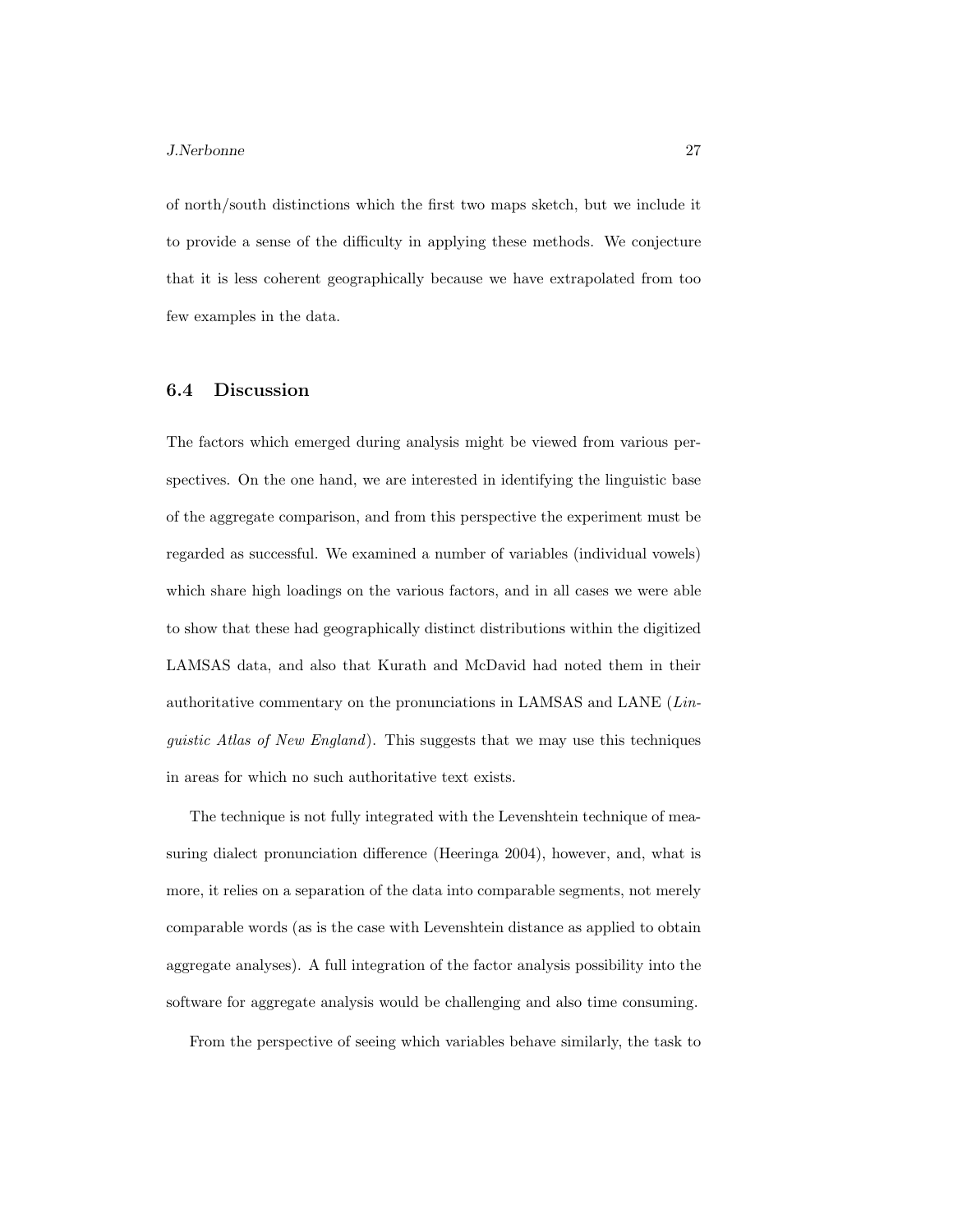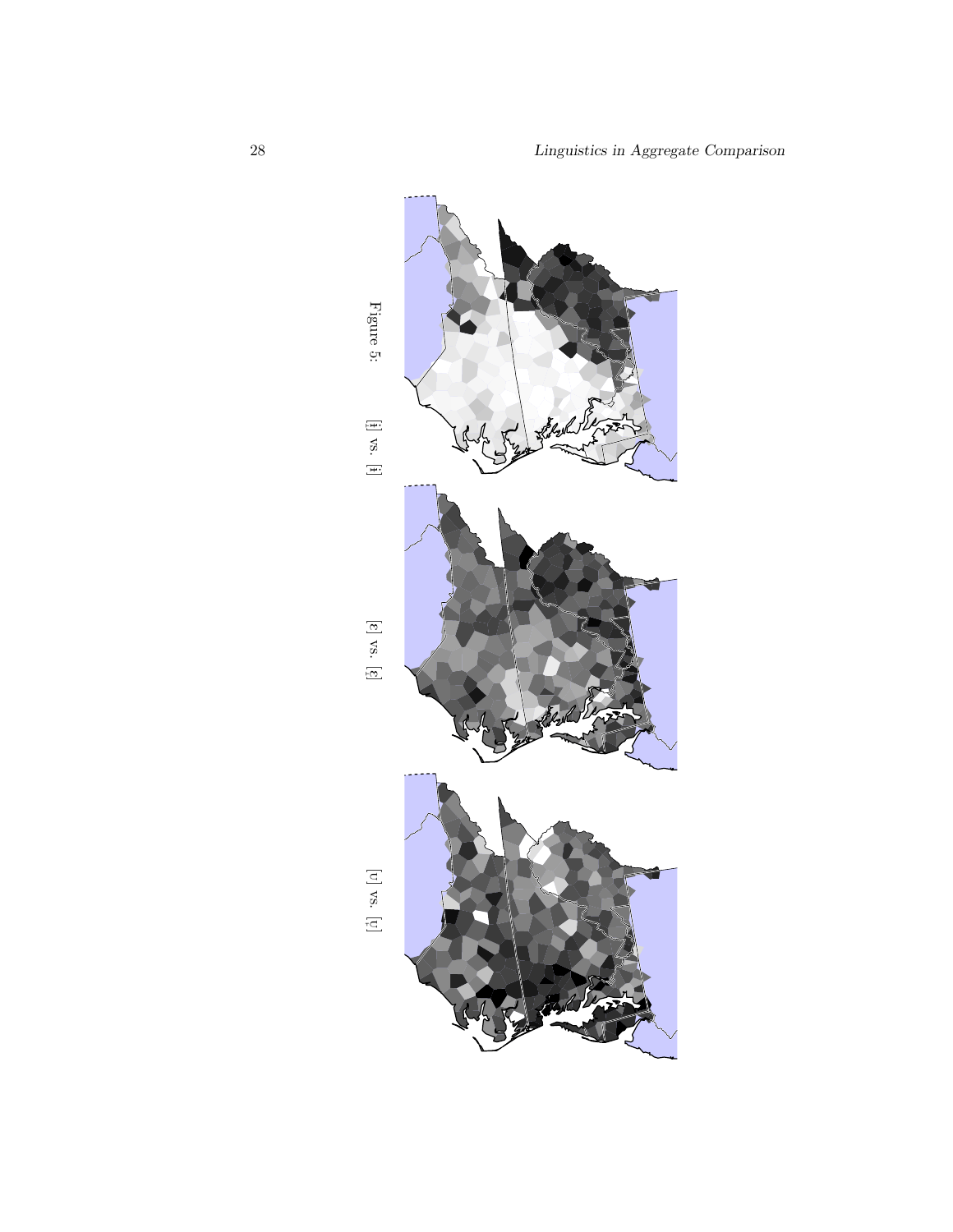#### J.Nerbonne 29

| he died with1       | April <sub>2</sub> | seven2         | kitchen1              | Chicago <sub>3</sub>   |
|---------------------|--------------------|----------------|-----------------------|------------------------|
| he died with3       | France1            | twelve1        | January2              | Louisiana3             |
| New England2        | Missouri3          | bureau1        | St. Louis1            | February1              |
| Sunday week3        | attic2             | ten 1          | second <sub>2</sub>   | all at once 1          |
| half_past_seven1    | backlog1           | bottom2        | froze over1           | Alabama2               |
| what time is it1    | chimnev1           | driven1        | dry spell1            | dry spell2             |
| New Orleans2        | fourteen2          | broom1         | froze over2           | Tennessee <sub>3</sub> |
| half past seven2    | eleven2            | mantel1        | $ho$ g pen $2$        | Charleston2            |
| Sunday before last5 | my wife2           | night1         | northeast2            | northwest2             |
| steady drizzle1     | quilt1             | $_{\rm rose1}$ | second1               | a little ways2         |
| twenty-seven1       | seventy1           | sofa1          | tomorrow <sup>1</sup> | Washington3            |
| twenty-seven2       | three1             | pallet1        | January1              | Baltimore1             |
| twenty-seven3       | thirteen2          | twenty1        | wardrobe2             | $b$ ureau $2$          |
| white ashes2        |                    |                |                       |                        |

Table 2: Vowels which never received a factor loading about 0.4, i.e. dialectologically "noisy vowels."

which factor analysis is often put in social science applications, we saw, as we had hoped, that the same and similar phonemes tended to be grouped together, especially when they occurred in the same phonological environments. It would have been interesting to find examples where different phonemes were treated the same under factor analysis in a way which suggests a more uniform trend, but we certainly did not see more than a trace of this.

Finally it is worth noting, once again, that dialectological data is noisy. Sixty-six of the vowels received no high factor loading whatsoever, and these are shown in Table 2. Naturally, there may be excellent reasons why such data was included in the sample. In the case of polysyllabic words, the presence of other vowels may be an excellent reason, and in all cases the consonants might show interesting patterns. But in many cases we suspect that the patterning simply did not emerge as hypothesized.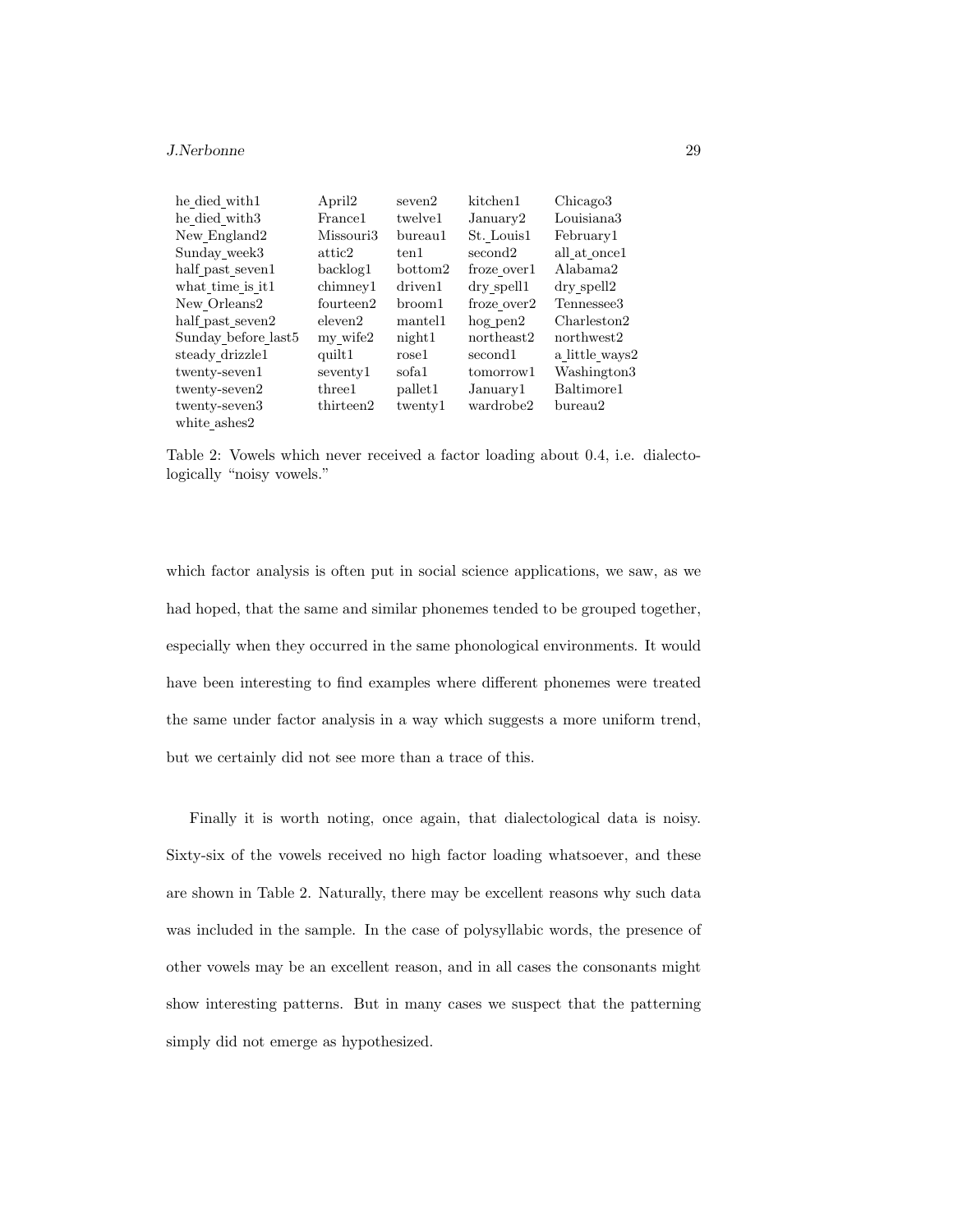### 7 Conclusions and Prospects

We set ourselves the task in this paper of adding to the set of techniques used in dialectometry, which has been successful in delineating global trends among dialects. We identified a need to interpret global tendencies adduced between entire varieties in terms of more detailed linguistic tendencies. Linguists' claims about dialect delineations may be overeager or even inexact about what characterizes a dialect area, but they are unquestionably superior in the degree to which they attempt generalization over the data, a property which makes them scientifically interesting.

This paper has been successful in comparison to earlier attempts to adduce the linguistic base of aggregated differences. Heeringa (2004) examined individual words which correlated highly with MDS results, which was instructive, but, because it relied on entire words, too coarse. Nerbonne (2006) simply aggregated over a subset of the data, which demonstrated that the subset indeed reliably correlated with the aggregate, but which left much too coarse a characterization. Shackleton (2005) used the very similar principal components approach to isolating linguistic factors, to which this paper adds the demonstration that factor analysis can be successful, as well as the application to a more standard dialectological problem, that of the analysis of a single area. Finally, we argued that factor analysis is statistically preferably to the very similar principal components analysis in that it restricts the search for factors to those capable of explaining the variance explained by the original variables.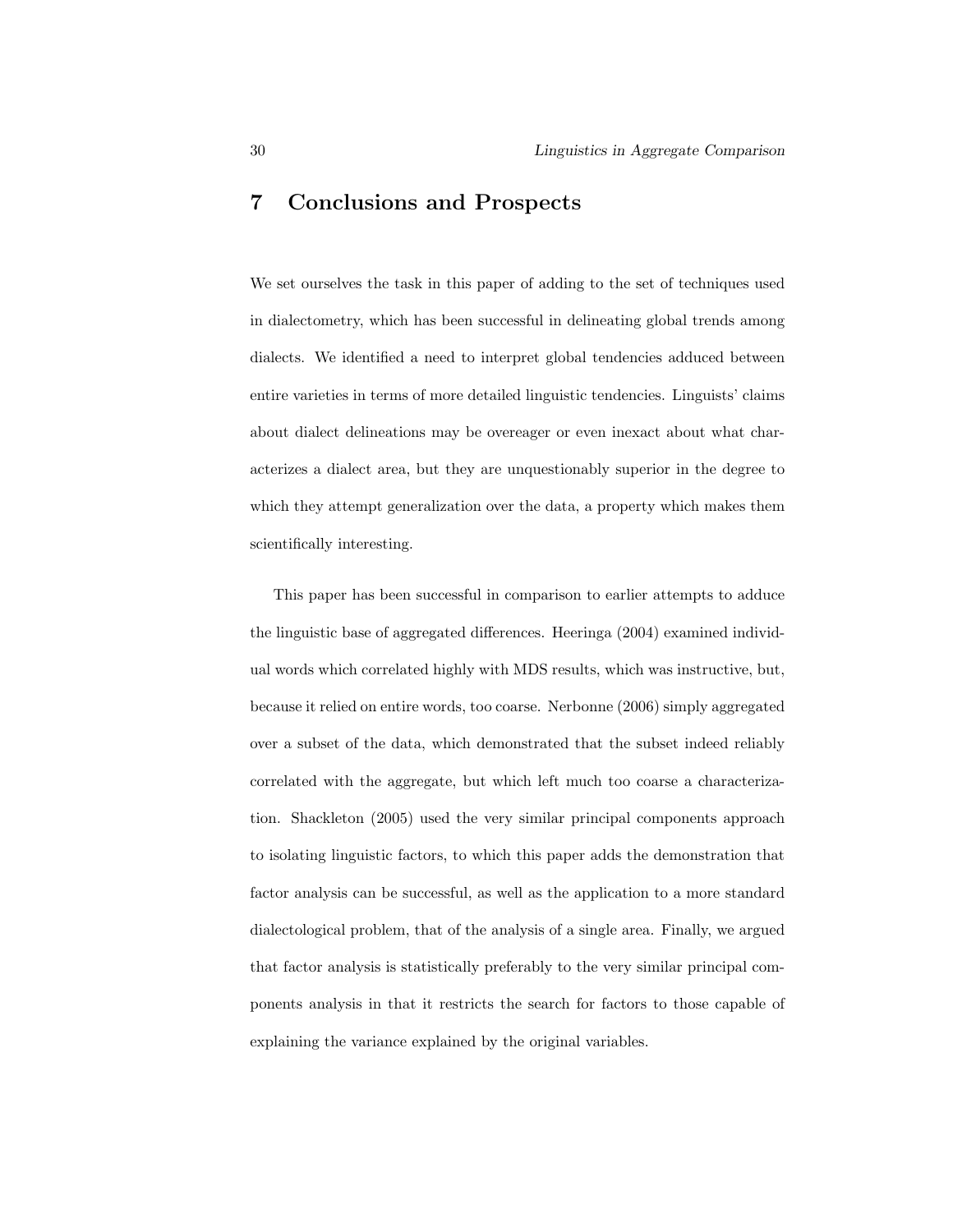### 7.1 Next steps

Nerbonne (2006) suggested two other techniques which might be applied to identify important linguistic factors in aggregate comparison.

Agrawal, Imielinski & Swami (1993), and others involved in "data-mining", have proposed that one examine all of the correlations between database elements, and among sets of these. Until Agrawal et al.'s work, there was concern that the number of combinations would make such an indiscriminant procedure infeasible, but Agrawal et al. have shown that this need not be the case. This sort of technique, like the one applied in this paper, might need to be combined with some restrictions on the data set, e.g., using phonetic segments rather than entire words.

A second promising tack is illustrated by Kondrak (2002), (Nakleh, Ringe & Warnow 2005) Gray & Atkinson (2003), who address the historical question, seeking (partially) automatic means of carrying out historical reconstruction in linguistics. An application of their techniques to data sets of dialectal data would seem to be straightforward, but dialectologists in the field record a level of phonetic detail which neither of these works is likely to have encountered thus far.

# Acknowledgments

The Netherlands Organization for Scientific Research (NWO) subsidized the work reported on here, NWO grant 360-70-120 (P.I. J.Nerbonne). My thanks are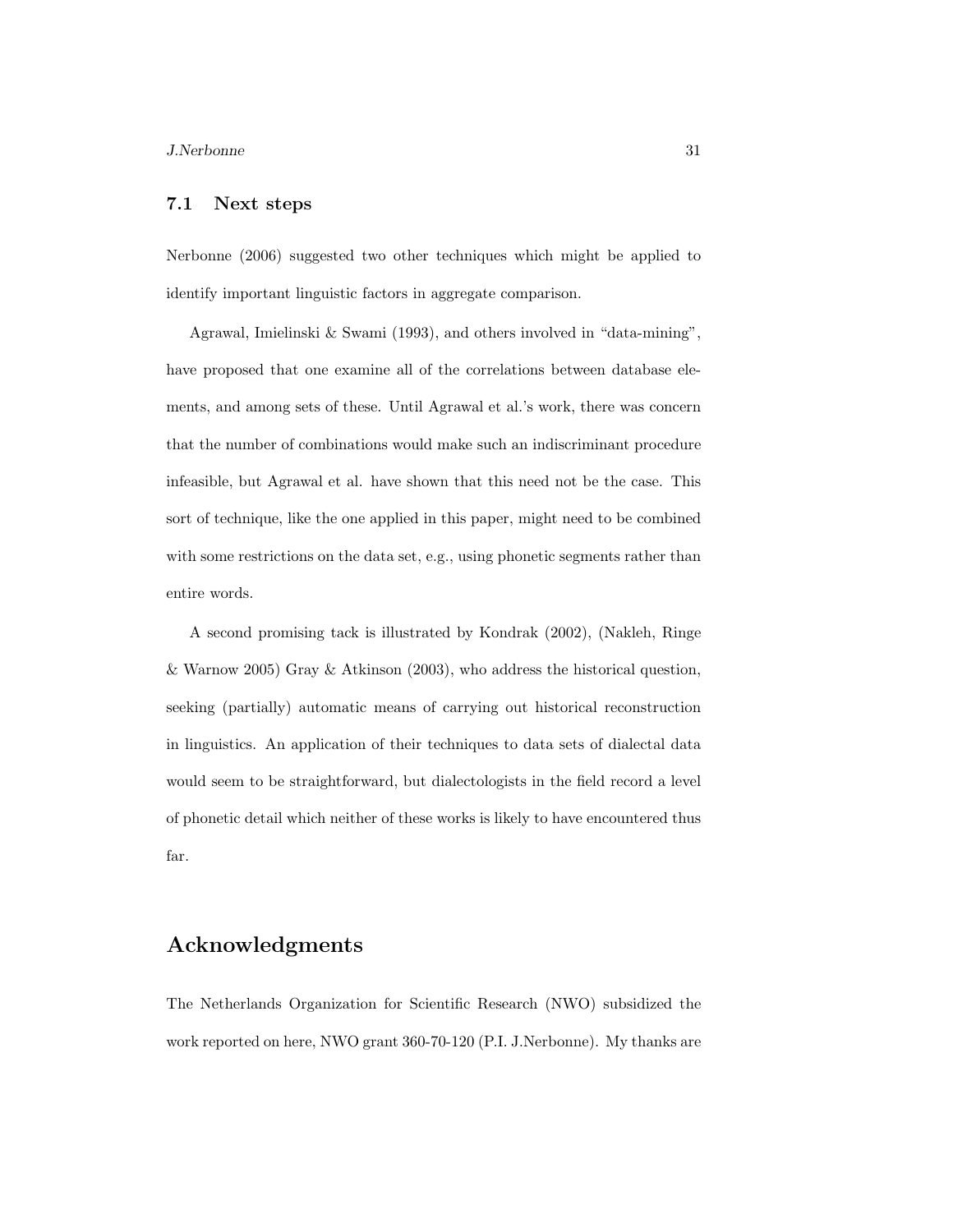due especially to Peter Kleiweg for all of the programming on which this paper is based, including all the work on the maps. Wilbert Heeringa and two anonymous referees added very helpful remarks. Further thanks for very useful feedback to audiences in Moncton at the "Methods in Dialectology XII" conference (8/2005), in Marburg (11/2005) and to my courses at the LSA Linguistics Institute at M.I.T.  $(7/2005)$  and at Tübingen  $(11/2005)$ . As always, shortcomings rest with the author.

# References

- Agrawal, R., T. Imielinski & A. Swami. (1993). Mining Association Rules between sets of Items in Large Databases. In Proc. ACM SIGMOD International Conference on Management of Data, (ed.) P. Buneman & S. Jajodia. New York: ACM pp. 207–216.
- Chambers, J. & P. Trudgill. (1998, [<sup>1</sup>1980]). Dialectology. Cambridge: Cambridge University Press.
- Clopper, C. & J. Paolillo. (2006). "Northern American English Vowels: A Factor-Analysis Perspective." Literary and Linguistic Computing 21. special iss. Progress in Dialectometry: Toward Explanation, ed. by J.Nerbonne and W.Kretzschmar (this volume).
- Goebl, H. (1982). Dialektometrie: Prinzipien und Methoden des Einsatzes der Numerischen Taxonomie im Bereich der Dialektgeographie. Wien: Osterreichische Akademie der Wissenschaften. ¨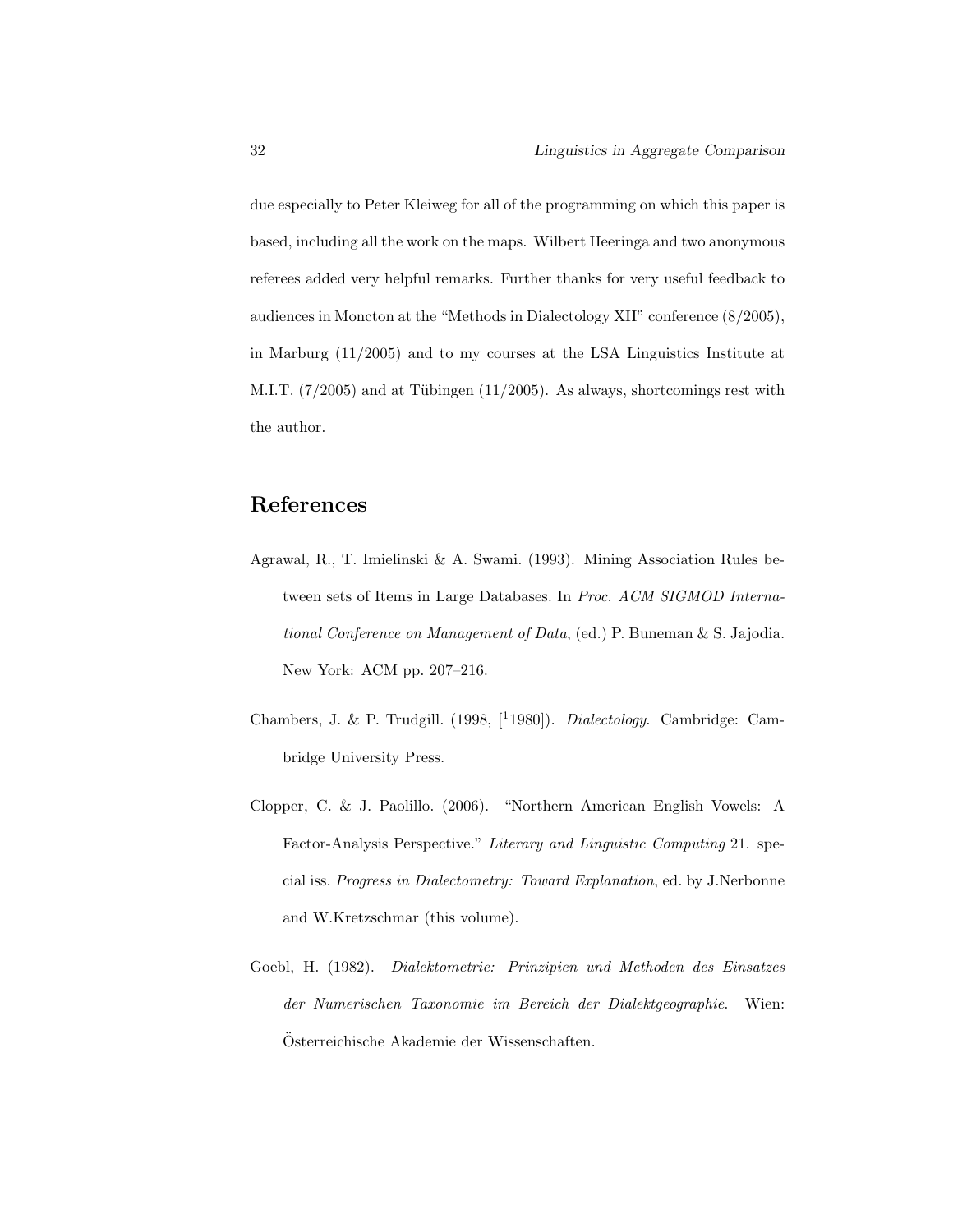- Goebl, H. (1984). Dialektometrische Studien: Anhand italoromanischer, rätoromanischer und galloromanischer Sprachmaterialien aus AIS und ALF. 3 Vol. Tübingen: Max Niemeyer.
- Gray, R. D. & Q. D. Atkinson. (2003). "Language-Tree Divergence Times Support the Anatolian Theory of Indo-European Origin." Nature 426(27 Nov.):435–439.
- Heeringa, W. (2004). Measuring Dialect Pronunciation Differences using Levenshtein Distance PhD thesis Rijksuniversiteit Groningen.
- Heeringa, W. & A. Braun. (2003). "The Use of the Almeida-Braun System in the Measurement of Dutch Dialect Distances." Computers and the Humanities 37(3):257–271. Special Issue on Computational Techniques in Dialectometry, ed. by John Nerbonne and William Kretzschmar.
- Heeringa, W. & J. Nerbonne. (2006). "De analyse van taalvariatie in het Nederlandse dialectgebied: methoden en resultaten op basis van lexicon en uitspraak." Nederlandse Taalkunde . Accepted.
- Kondrak, G. (2002). Algorithms for Language Reconstruction PhD thesis University of Toronto.
- Kretzschmar, W. A., (ed.). (1994). Handbook of the Linguistic Atlas of the Middle and South Atlantic States. Chicago: The University of Chicago Press.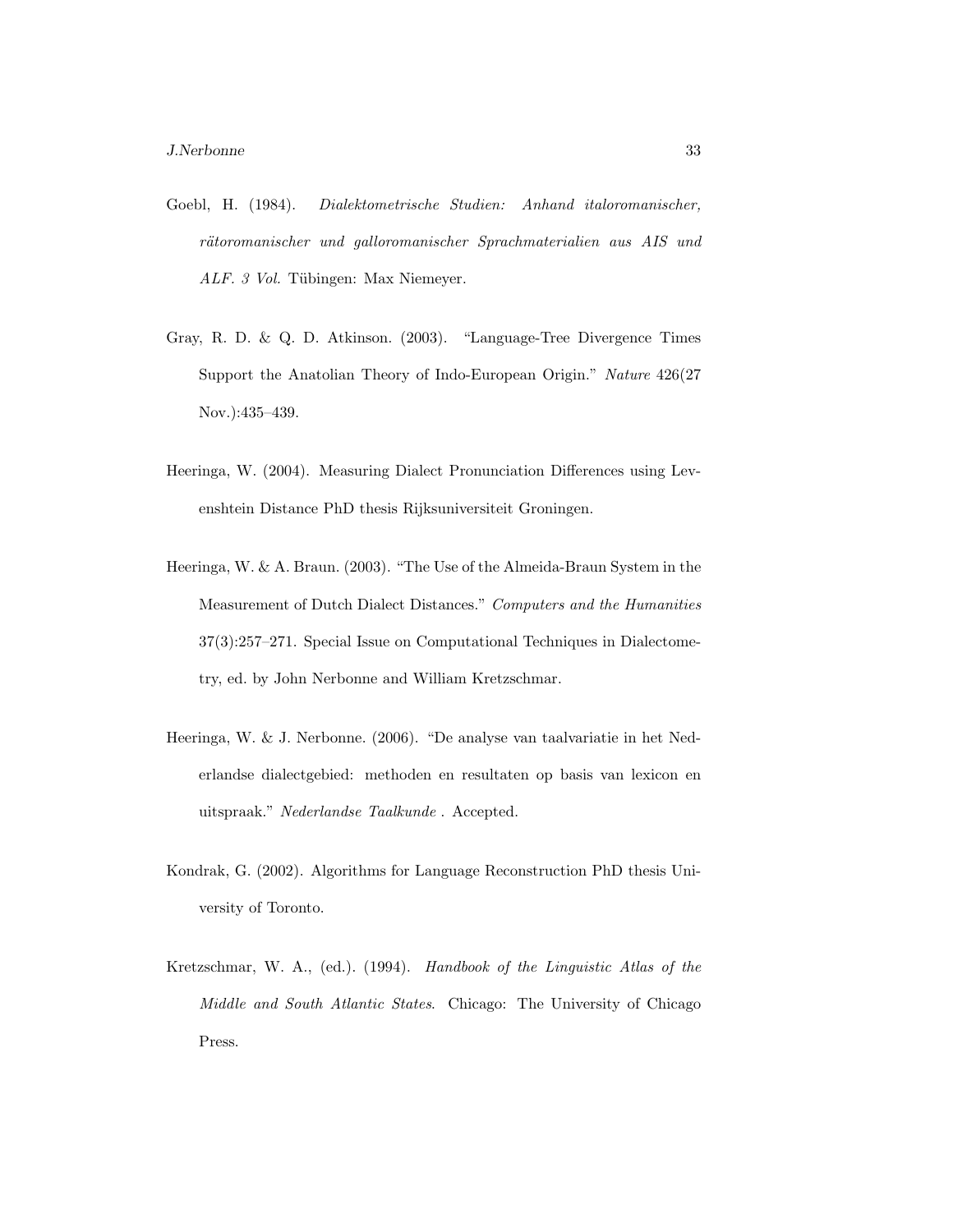- Kurath, H. & G. Lowman. (1970). The Dialectal Structure of Southern England: Phonological Evidence. Number 54 in "Publication of the American Dialect Society" Tuscaloosa: University of Alabama.
- Kurath, H. & R. McDavid. (1961). The Pronunciation of English in the Atlantic States : Based upon the Collections of the Linguistic Atlas of the Eastern United States. Ann Arbor: University of Michigan Press.
- Labov, W. (1994). Principles of linguistic change. Vol. 1: Internal factors. Oxford: Blackwell.
- Labov, W. (2001). Principles of Linguistic Change. Vol.2: Social Factors. Malden, Mass.: Blackwell.
- Manni, F., W. Heeringa & J. Nerbonne. (2006). "Are Family Names just Words? Comparing Geographic Patterns of Surnames and Dialect Variation in the Netherlands." Literary and Linguistic Computing 21. Submitted, 10/2005.
- Nakleh, L., D. Ringe & T. Warnow. (2005). "Perfect Phylogentic Networks: A New Metholodology for Reconstructing the Evolutionary History of Natural Languages." Language 81(2):382–420.
- Nerbonne, J. (2006). Various Variation Aggregates in the LAMSAS South. In Language Variety in the South III, (ed.) C. Davis & M. Picone. Tuscaloosa: University of Alabama. accptd for pblctn.
- Nerbonne, J. & W. Kretzschmar. (2003). "Introducing Computational Methods in Dialectometry." Computers and the Humanities 37(3):245–255. Special